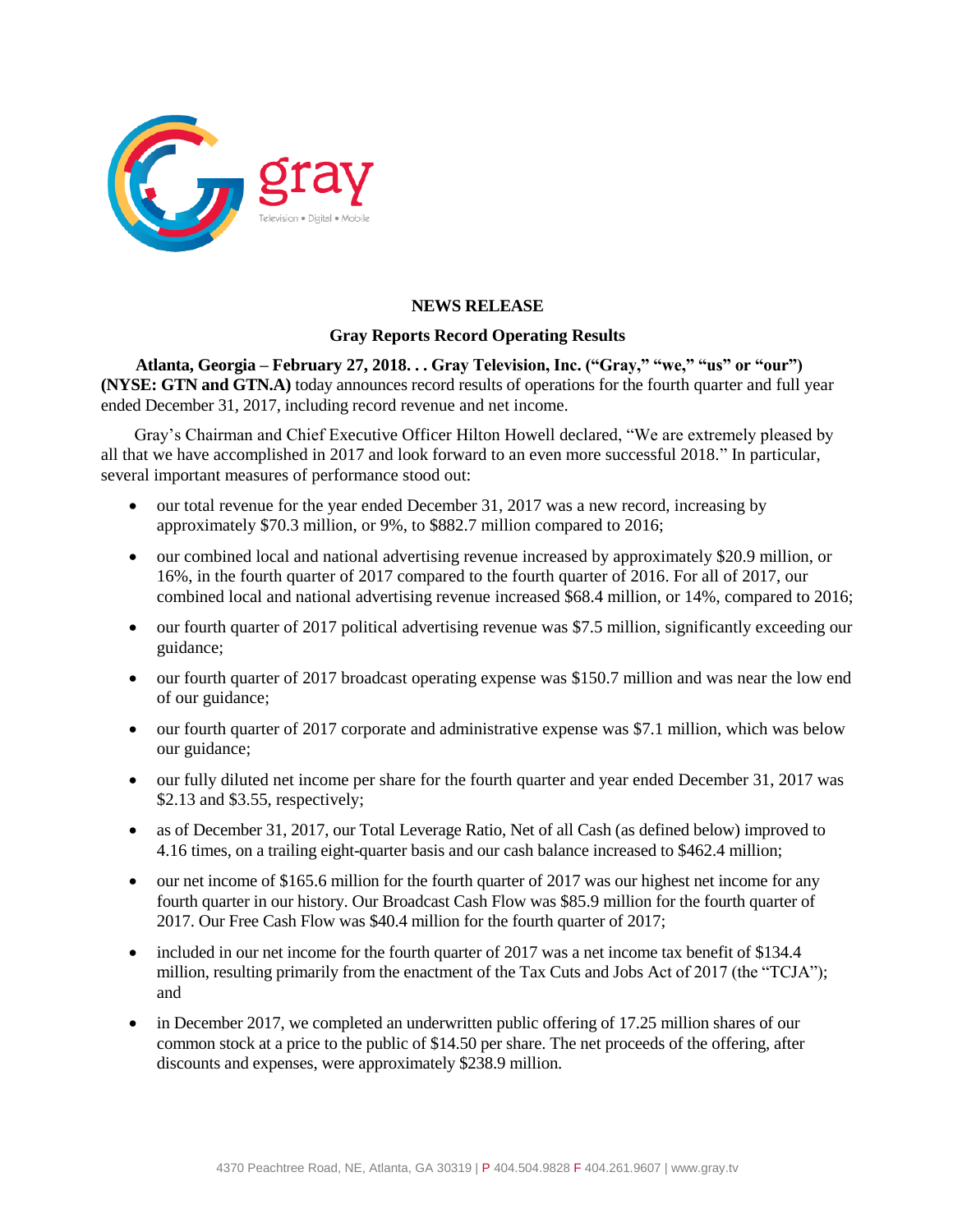#### **Selected Operating Data on As-Reported Basis (unaudited):**

|                                    |    |         |               |                        | % Change<br>2017 to |         |          |
|------------------------------------|----|---------|---------------|------------------------|---------------------|---------|----------|
|                                    |    | 2017    | 2016          | 2016                   |                     | 2015    | 2015     |
| Revenue (less agency commissions): |    |         |               | (dollars in thousands) |                     |         |          |
| Total                              | \$ | 233,609 | \$<br>237,619 | (2)%                   | \$                  | 169,487 | 38 %     |
| Political                          | \$ | 7,464   | \$<br>48,519  | (85)%                  | \$                  | 9,213   | (19)%    |
| Operating expenses (1):            |    |         |               |                        |                     |         |          |
| <b>Broadcast</b>                   | \$ | 150,670 | \$<br>128,511 | 17 %                   | \$                  | 101,969 | 48 %     |
| Corporate and administrative       | \$ | 7,105   | \$<br>8,922   | (20)%                  | \$                  | 11,030  | $(36)\%$ |
| Net income                         | \$ | 165,570 | \$<br>35,834  | 362 %                  | \$                  | 14,987  | 1005 %   |
| Non-GAAP Cash Flow (2):            |    |         |               |                        |                     |         |          |
| <b>Broadcast Cash Flow</b>         | \$ | 85,864  | \$<br>109,469 | (22)%                  | \$                  | 67,849  | 27 %     |
| <b>Broadcast Cash Flow Less</b>    |    |         |               |                        |                     |         |          |
| Cash Corporate Expenses            | \$ | 79,938  | \$<br>101,515 | (21)%                  | \$                  | 57,609  | 39 %     |
| Free Cash Flow                     | \$ | 40,383  | \$<br>68,486  | (41)%                  | \$                  | 28,996  | 39 %     |

|                                    |    | 2017    |     | 2016    | % Change<br>2017 to<br>2016 | 2015          | % Change<br>2017 to<br>2015 |
|------------------------------------|----|---------|-----|---------|-----------------------------|---------------|-----------------------------|
|                                    |    |         |     |         | (dollars in thousands)      |               |                             |
| Revenue (less agency commissions): |    |         |     |         |                             |               |                             |
| Total                              | \$ | 882,728 | \$  | 812,465 | 9 %                         | \$<br>597,356 | 48 %                        |
| Political                          | \$ | 16,498  | \$  | 90,095  | (82)%                       | \$<br>17,163  | (4)%                        |
| Operating expenses (1):            |    |         |     |         |                             |               |                             |
| <b>Broadcast</b>                   | \$ | 557,116 | \$  | 475,131 | 17 %                        | \$<br>374,182 | 49 %                        |
| Corporate and administrative       | \$ | 31,541  | \$  | 40,347  | (22)%                       | \$<br>34,343  | (8)%                        |
| Net income                         | \$ | 261,952 | \$  | 62,273  | 321 %                       | \$<br>39,301  | 567 %                       |
| Non-GAAP Cash Flow (2):            |    |         |     |         |                             |               |                             |
| <b>Broadcast Cash Flow</b>         | \$ | 329,503 | \$  | 338,801 | (3)%                        | \$<br>224,484 | 47 %                        |
| <b>Broadcast Cash Flow Less</b>    |    |         |     |         |                             |               |                             |
| Cash Corporate Expenses            | \$ | 302,369 | \$  | 302,332 | $0\%$                       | \$<br>193,261 | 56 %                        |
| Free Cash Flow                     | \$ | 171,005 | \$. | 148,126 | 15 %                        | \$<br>93,984  | 82 %                        |
|                                    |    |         |     |         |                             |               |                             |

(1) Excludes depreciation, amortization, and loss (gain) on disposal of assets.

(2) Non-GAAP terms and related reconciliations to net income are included below.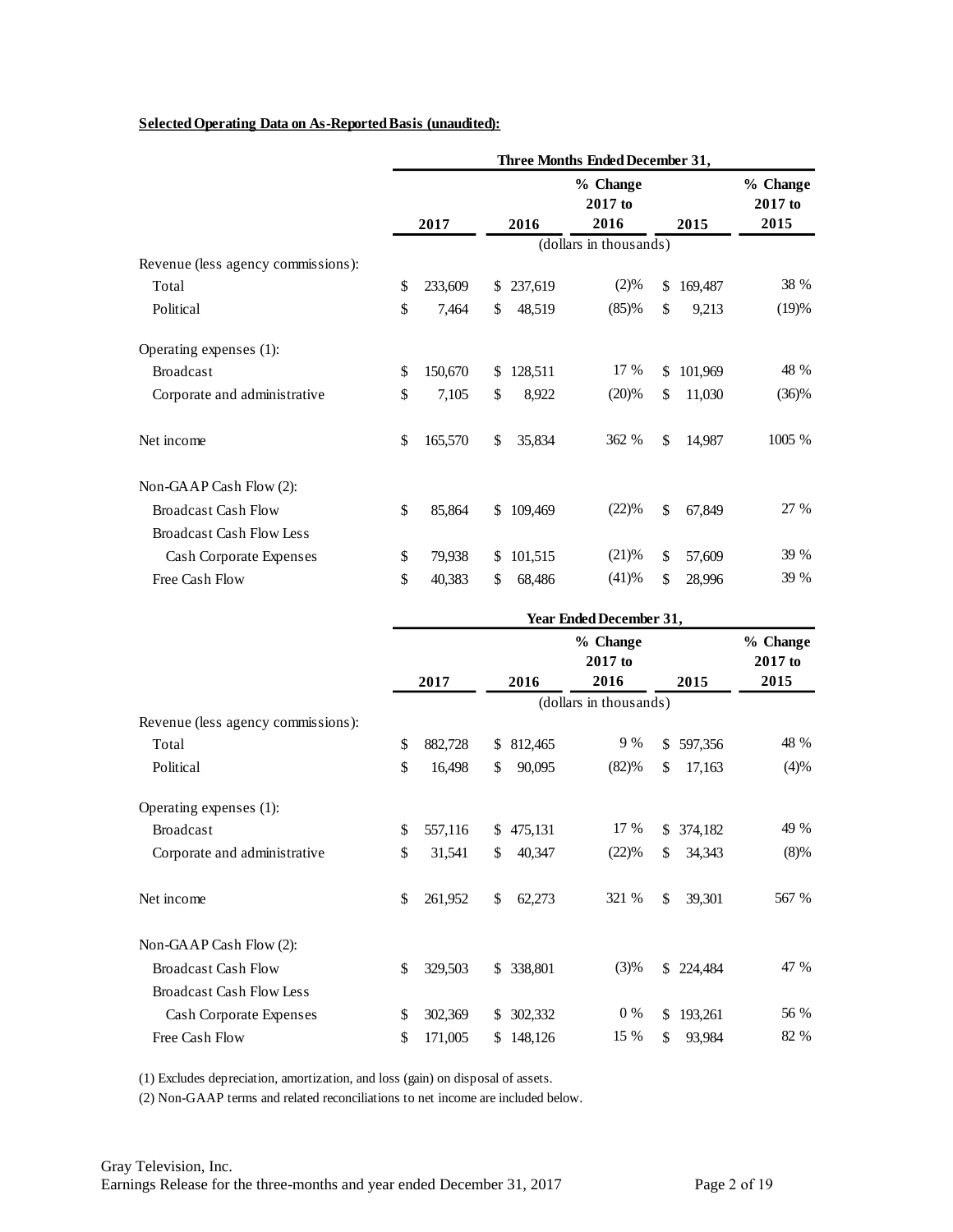#### **Selected Operating Data on Combined Historical Basis (unaudited):**

|                                    |               | Three Months Ended December 31, |    |           |                        |                             |         |          |  |  |  |
|------------------------------------|---------------|---------------------------------|----|-----------|------------------------|-----------------------------|---------|----------|--|--|--|
|                                    | 2017          |                                 |    | 2016      | 2015                   | % Change<br>2017 to<br>2015 |         |          |  |  |  |
|                                    |               |                                 |    |           | (dollars in thousands) |                             |         |          |  |  |  |
| Revenue (less agency commissions): |               |                                 |    |           |                        |                             |         |          |  |  |  |
| Total                              | $\mathcal{S}$ | 233,609                         | S  | 275,529   | (15)%                  | \$                          | 224,708 | 4 %      |  |  |  |
| Political                          | \$            | 7,464                           | \$ | 63,369    | (88)%                  | \$                          | 12,088  | (38)%    |  |  |  |
| Operating expenses (1):            |               |                                 |    |           |                        |                             |         |          |  |  |  |
| <b>Broadcast</b>                   | $\mathcal{S}$ | 150,670                         | \$ | 146,465   | 3 %                    | \$                          | 138,817 | 9%       |  |  |  |
| Corporate and administrative       | \$            | 7,105                           | \$ | 8,922     | (20)%                  | \$                          | 11,030  | $(36)\%$ |  |  |  |
| Non-GAAP Cash Flow (2):            |               |                                 |    |           |                        |                             |         |          |  |  |  |
| <b>Broadcast Cash Flow</b>         | \$            | 85,831                          |    | \$129,968 | (34)%                  | \$                          | 91,501  | $(6)\%$  |  |  |  |
| Broadcast Cash Flow Less           |               |                                 |    |           |                        |                             |         |          |  |  |  |
| Cash Corporate Expenses            | $\mathcal{S}$ | 79,905                          | \$ | 122,014   | (35)%                  | \$                          | 81,261  | (2)%     |  |  |  |
| Operating Cash Flow as Defined in  |               |                                 |    |           |                        |                             |         |          |  |  |  |
| our Senior Credit Agreement        | \$            | 77,384                          | \$ | 122,758   | (37)%                  | \$                          | 81,794  | (5)%     |  |  |  |
| Free Cash Flow                     | \$            | 40,453                          | \$ | 87,872    | (54)%                  | \$                          | 50,089  | (19)%    |  |  |  |

|                                    | <b>Year Ended December 31,</b> |         |     |            |                               |              |           |                             |  |
|------------------------------------|--------------------------------|---------|-----|------------|-------------------------------|--------------|-----------|-----------------------------|--|
|                                    |                                | 2017    |     | 2016       | % Change<br>$2017$ to<br>2016 |              | 2015      | % Change<br>2017 to<br>2015 |  |
|                                    |                                |         |     |            | (dollars in thousands)        |              |           |                             |  |
| Revenue (less agency commissions): |                                |         |     |            |                               |              |           |                             |  |
| Total                              | <sup>\$</sup>                  | 895,081 |     | \$946,001  | (5)%                          | \$           | 821,599   | 9 %                         |  |
| Political                          | \$                             | 16,539  | \$  | 117,538    | (86)%                         | \$           | 21,934    | (25)%                       |  |
| Operating expenses (1):            |                                |         |     |            |                               |              |           |                             |  |
| <b>Broadcast</b>                   | $\mathcal{S}$                  | 570,131 | \$  | 553,118    | 3 %                           | \$           | 524,285   | 9 %                         |  |
| Corporate and administrative       | \$                             | 31,541  | \$  | 40,347     | (22)%                         | \$           | 34,343    | $(8)\%$                     |  |
| Non-GAAP Cash Flow (2):            |                                |         |     |            |                               |              |           |                             |  |
| <b>Broadcast Cash Flow</b>         | $\mathcal{S}$                  | 331,874 |     | \$400,877  | (17)%                         | $\mathbf{S}$ | 325,963   | 2 %                         |  |
| <b>Broadcast Cash Flow Less</b>    |                                |         |     |            |                               |              |           |                             |  |
| Cash Corporate Expenses            | $\mathcal{S}$                  | 304,740 |     | \$ 364,408 | $(16)\%$                      |              | \$294,740 | 3 %                         |  |
| Operating Cash Flow as Defined in  |                                |         |     |            |                               |              |           |                             |  |
| our Senior Credit Agreement        | <sup>\$</sup>                  | 302,257 | S.  | 369,967    | (18)%                         | \$           | 300,014   | $1\%$                       |  |
| Free Cash Flow                     | \$                             | 173,772 | \$. | 213,526    | (19)%                         | \$           | 173,748   | $0\%$                       |  |

(1) Excludes depreciation, amortization, and loss (gain) on disposal of assets.

(2) Non-GAAP terms and related reconciliations to net income are included below.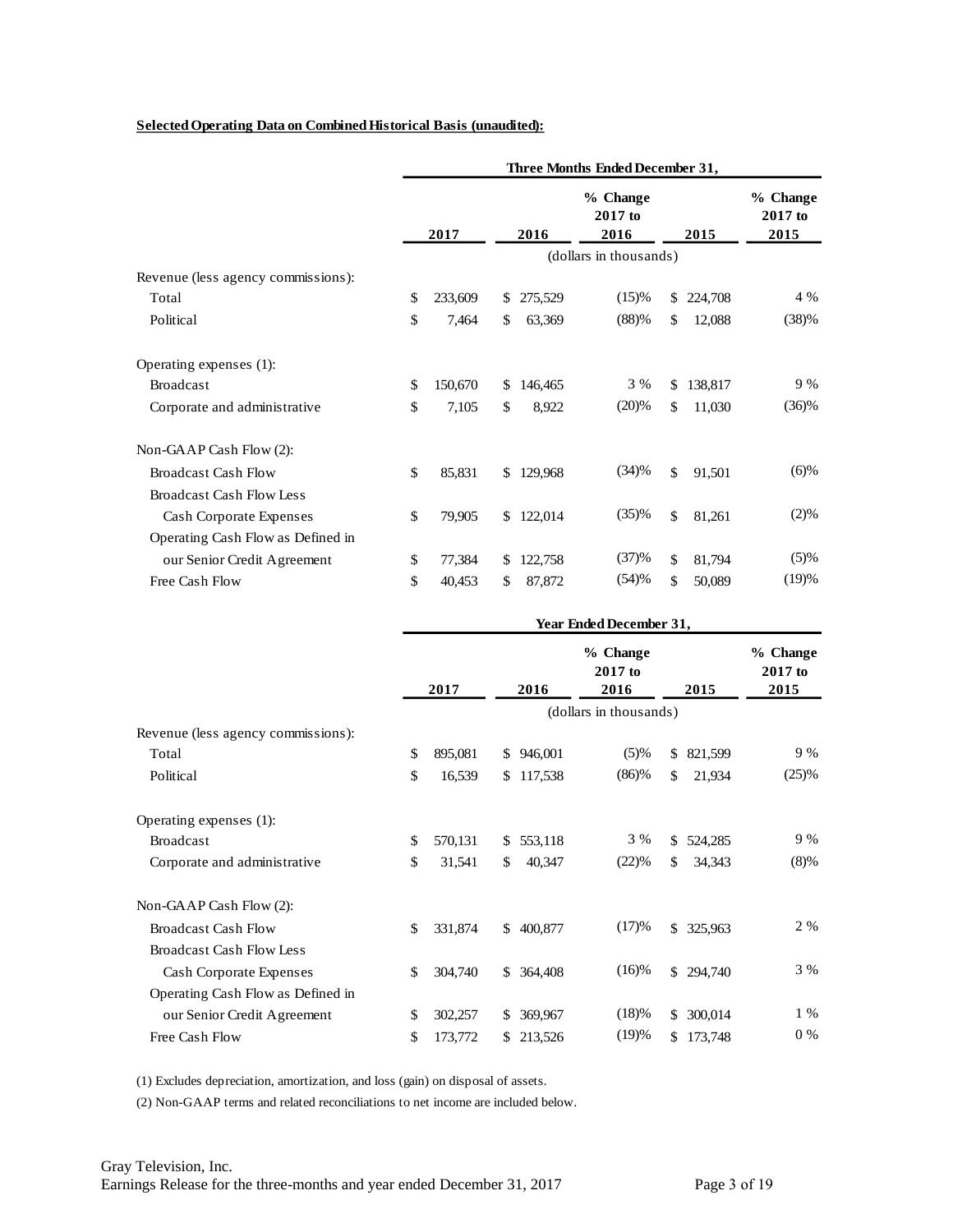### **Results of Operations for the Fourth Quarter of 2017 on As-Reported Basis:**

#### *Revenue (Less Agency Commissions).*

The table below presents our revenue (less agency commissions) by type for the fourth quarter of 2017 and 2016 (dollars in thousands):

|                                           | Three Months Ended December 31, |                |          |   |               |          |                 |               |                 |  |
|-------------------------------------------|---------------------------------|----------------|----------|---|---------------|----------|-----------------|---------------|-----------------|--|
|                                           | 2017                            |                |          |   | 2016          |          |                 | <b>Amount</b> | Percent         |  |
|                                           |                                 | <b>Percent</b> |          |   |               | Percent  | <b>Increase</b> |               | <b>Increase</b> |  |
|                                           |                                 | Amount         | of Total |   | <b>Amount</b> | of Total |                 | (Decrease)    | (Decrease)      |  |
| <b>Revenue (less agency commissions):</b> |                                 |                |          |   |               |          |                 |               |                 |  |
| Local (including internet/digital/mobile) | \$                              | 120.714        | 51.7%    | S | 107.083       | 45.1%    | \$              | 13,631        | 13 %            |  |
| National                                  |                                 | 31,995         | 13.7%    |   | 24,776        | 10.4%    |                 | 7,219         | 29 %            |  |
| Political                                 |                                 | 7.464          | 3.2%     |   | 48,519        | 20.4%    |                 | (41,055)      | (85)%           |  |
| Retransmission consent                    |                                 | 69,509         | 29.8%    |   | 51,965        | 21.9%    |                 | 17.544        | 34 %            |  |
| Other                                     |                                 | 3,927          | 1.6%     |   | 5,276         | 2.2%     |                 | (1,349)       | $(26)\%$        |  |
| Total                                     |                                 | 233,609        | 100.0%   | S | 237.619       | 100.0%   |                 | (4,010)       | (2)%            |  |

The 2017 Acquisitions and 2016 Acquisitions (each as defined below) collectively accounted for approximately \$64.4 million of our total revenue in the fourth quarter of 2017, and the 2016 Acquisitions accounted for approximately \$42.5 million of our total revenue in the fourth quarter of 2016.

Excluding the revenue contributed by the 2017 Acquisitions and 2016 Acquisitions, our total revenue decreased by \$25.8 million in the fourth quarter of 2017 as compared to the fourth quarter of 2016. This was primarily the result of a decrease in political advertising revenue of approximately \$34.5 million due to 2017 being the "off-year" of the two-year election cycle. This decrease was partially offset by increases in national advertising revenue of \$1.8 million and retransmission consent revenue of approximately \$7.9 million, primarily due to higher retransmission consent rates.

#### *Broadcast Operating Expenses***.**

Broadcast operating expenses (before depreciation, amortization and gain or loss on disposal of assets) increased \$22.2 million, or 17%, to \$150.7 million for the fourth quarter of 2017 compared to the fourth quarter of 2016. The 2017 Acquisitions and 2016 Acquisitions collectively accounted for approximately \$40.5 million of our broadcast operating expenses in the fourth quarter of 2017, and the 2016 Acquisitions accounted for approximately \$22.0 million of our broadcast operating expenses in the fourth quarter of 2016. Including the impact of the 2017 Acquisitions and 2016 Acquisitions, total retransmission expense increased \$9.3 million, or 35%, to \$35.6 million in the fourth quarter of 2017 compared to the fourth quarter of 2016, consistent with increases in retransmission consent revenue.

Excluding the impact of the 2017 Acquisitions and 2016 Acquisitions, in the fourth quarter of 2017:

- **•** Total non-compensation expenses increased \$1.8 million, or 3%, primarily due to retransmission expense (reverse network compensation) increases of \$3.6 million, partially offset by decreases in professional fees of \$1.2 million.
- **•** Total compensation expenses increased \$1.8 million, or 3%. Non-cash share-based compensation expenses were \$2.8 million and \$0.3 million in the fourth quarters of 2017 and 2016, respectively.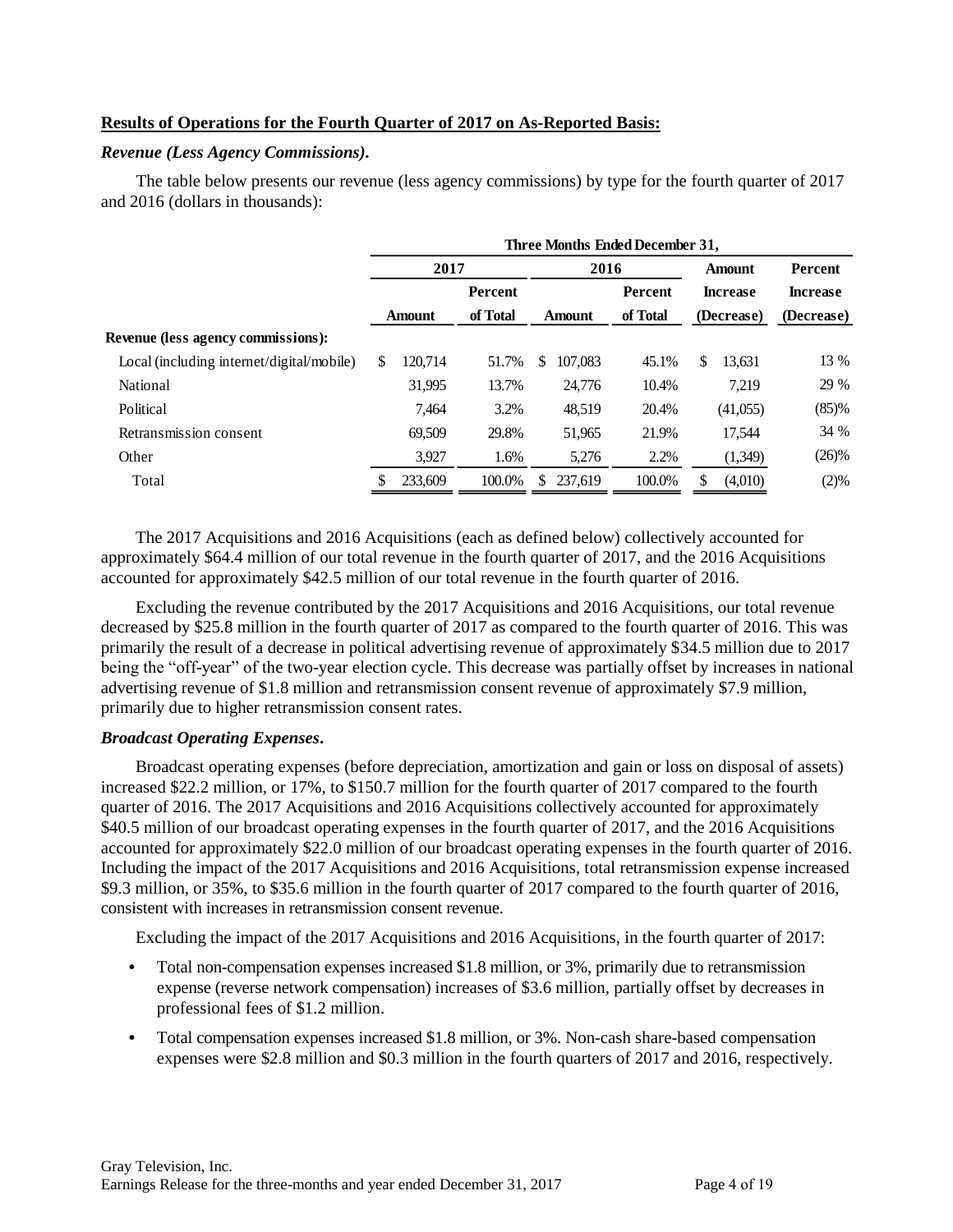### *Corporate and Administrative Operating Expenses***.**

Corporate and administrative expenses (before depreciation, amortization and gain or loss on disposal of assets) decreased \$1.8 million, or 20%, to \$7.1 million in the fourth quarter of 2017 as compared to the fourth quarter of 2016. This decrease reflects the following:

- **•** Non-compensation expenses decreased \$1.0 million, or 24%, in the fourth quarter of 2017 due primarily to decreases of \$0.7 million in legal and other professional fees related to the acquisitions completed in 2017 compared to those completed in 2016.
- Compensation expenses decreased \$0.8 million, or 17%, in the fourth quarter of 2017 due primarily to decreases in incentive compensation. Non-cash share-based compensation expenses were \$1.2 million in the fourth quarter of 2017 compared to \$1.0 million in the fourth quarter of 2016.

### *Taxes.*

During the fourth quarter of 2017, we made aggregate federal and state income tax payments of \$0.8 million. We did not make any federal or state income tax payments in the fourth quarter of 2016. The TCJA, that was signed into law on December 22, 2017, reduced the value of our deferred tax liabilities, with a credit to earnings for a reduction of those liabilities. Accordingly, we recorded a tax benefit of \$134.4 million in the fourth quarter of 2017, compared to a tax expense of \$24.3 million in the fourth quarter of 2016. In addition, the TCJA is expected to materially affect our income tax obligations in 2018 and subsequent years. Among other things, the new law should result in a positive effect on our net earnings and earnings per share. It will also limit or eliminate certain deductions, to which we have been entitled in past years, likely increasing our federal and state income tax payment obligations beginning in 2018.

## **Results of Operations for the Fourth Quarter of 2017 on Combined Historical Basis:**

### *Revenue (Less Agency Commissions).*

On a Combined Historical Basis, total revenue decreased \$41.9 million, or 15%, to \$233.6 million in the fourth quarter of 2017 as compared to the fourth quarter of 2016. The changes in Combined Historical Basis revenue were approximately as follows:

- **•** Local advertising revenue (including internet/digital/mobile) was unchanged.
- **•** National advertising revenue increased \$2.5 million, or 8%, to \$32.0 million.
- Political advertising revenue decreased \$55.9 million, or 88%, to \$7.5 million.
- **•** Retransmission consent revenue increased \$11.5 million, or 20%, to \$69.5 million.
- **•** Other revenue increased \$0.1 million, or 2%, to \$3.9 million.

### *Broadcast Operating Expenses***.**

On a Combined Historical Basis, broadcast operating expenses (before depreciation, amortization and gain or loss on disposal of assets) increased \$4.2 million, or 3%, to \$150.7 million in the fourth quarter of 2017 as compared to the fourth quarter of 2016. The net increase was primarily the result of:

- Retransmission expense (reverse network compensation) increased \$6.0 million, or 20%, to \$35.6 million, consistent with increases in retransmission consent revenue.
- Compensation expense decreased by approximately \$0.5 million, or 1%, to \$76.9 million.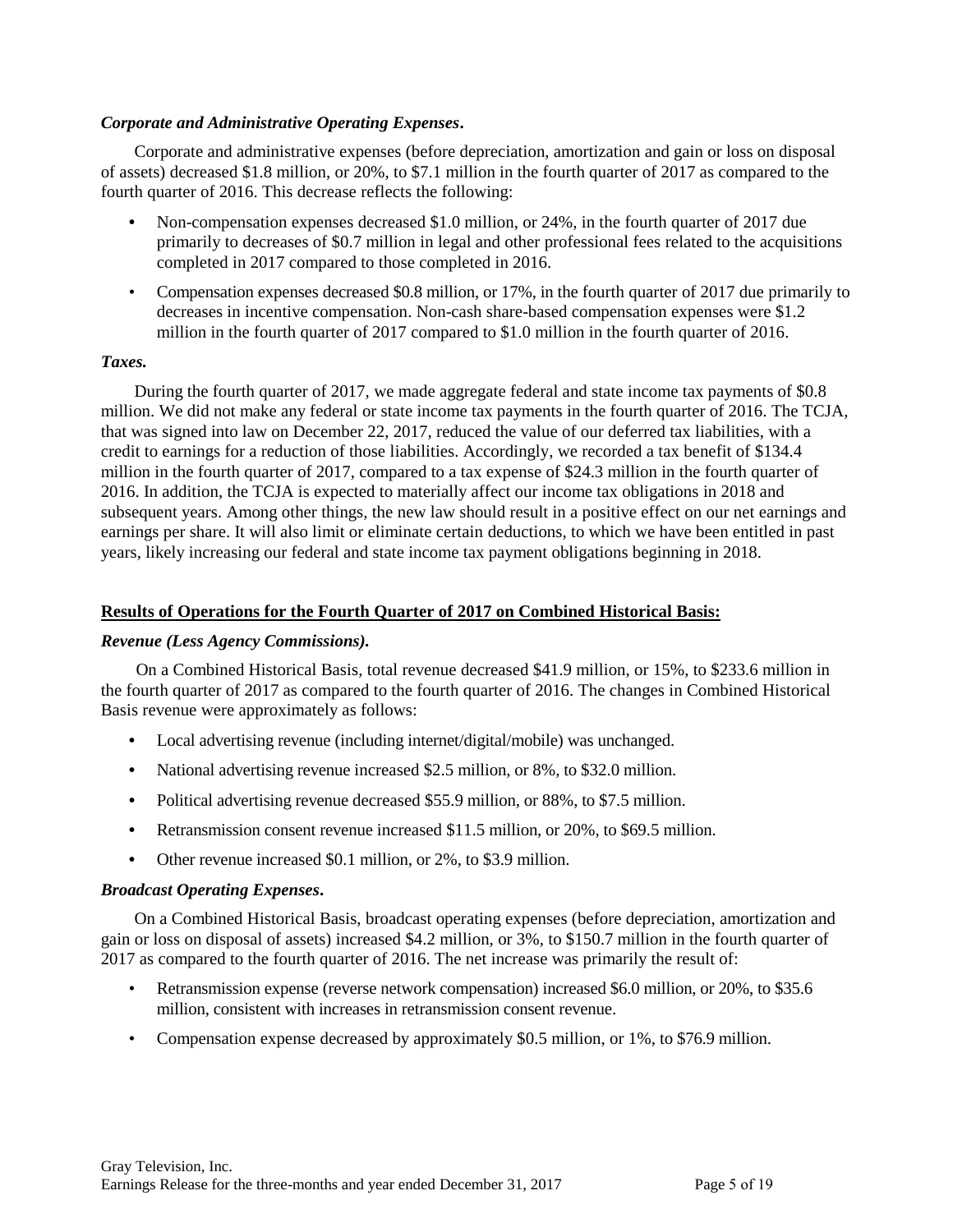### **Results of Operations for the Year Ended December 31, 2017 on As-Reported Basis:**

#### *Revenue (Less Agency Commissions).*

The table below presents our revenue (less agency commissions) by type for the years ended December 31, 2017 and 2016, respectively (dollars in thousands):

|                                           | Year Ended December 31, |               |          |   |               |                |               |                 |                 |  |
|-------------------------------------------|-------------------------|---------------|----------|---|---------------|----------------|---------------|-----------------|-----------------|--|
|                                           | 2017                    |               |          |   | 2016          |                | <b>Amount</b> |                 | <b>Percent</b>  |  |
|                                           |                         |               | Percent  |   |               | <b>Percent</b> |               | <b>Increase</b> | <b>Increase</b> |  |
|                                           |                         | <b>Amount</b> | of Total |   | <b>Amount</b> | of Total       |               | (Decrease)      | (Decrease)      |  |
| Revenue (less agency commissions):        |                         |               |          |   |               |                |               |                 |                 |  |
| Local (including internet/digital/mobile) | \$                      | 451,261       | 51.1%    | S | 403.336       | 49.6%          | S             | 47.925          | 12 %            |  |
| <b>National</b>                           |                         | 118,817       | 13.5%    |   | 98,351        | 12.1%          |               | 20,466          | 21 %            |  |
| Political                                 |                         | 16.498        | 1.9%     |   | 90.095        | 11.1%          |               | (73,597)        | (82)%           |  |
| Retransmission consent                    |                         | 276,603       | 31.3%    |   | 200,879       | 24.7%          |               | 75,724          | 38 %            |  |
| Other                                     |                         | 19.549        | 2.2%     |   | 19.804        | 2.5%           |               | (255)           | (1)%            |  |
| Total                                     |                         | 882,728       | 100.0%   |   | 812,465       | 100.0%         | S             | 70,263          | 9%              |  |
|                                           |                         |               |          |   |               |                |               |                 |                 |  |

The 2017 Acquisitions and 2016 Acquisitions collectively accounted for approximately \$232.2 million of our total revenue in the year ended December 31, 2017, and the 2016 Acquisitions accounted for approximately \$130.4 million of our total revenue in the year ended December 31, 2016.

Excluding the revenue contributed by the 2017 Acquisitions and 2016 Acquisitions, our total revenue decreased by \$31.6 million. This was primarily the result of a decrease in political advertising revenue of approximately \$63.4 million, due to 2017 being the "off-year" of the two-year election cycle. This decrease was partially offset by an increase in retransmission consent revenue of approximately \$36.8 million primarily due to higher retransmission consent rates.

### *Broadcast Operating Expenses.*

Broadcast operating expenses (before depreciation, amortization and gain or loss on disposal of assets) increased \$82.0 million, or 17%, to \$557.1 million for the year ended December 31, 2017 compared to the year ended December 31, 2016. The 2017 Acquisitions and 2016 Acquisitions collectively accounted for approximately \$135.6 million of our broadcast operating expenses in the year ended December 31, 2017, and the 2016 Acquisitions accounted for approximately \$74.6 million of our broadcast operating expenses for the year ended December 31, 2016. Including the impact of the 2017 Acquisitions and 2016 Acquisitions, total retransmission expense increased \$38.7 million, or 40%, to \$136.3 million in the year ended December 31, 2017 compared to the year ended December 31, 2016, consistent with increases in retransmission consent revenue.

Excluding the impact of the 2017 Acquisitions and the 2016 Acquisitions, in the year ended December 31, 2017:

- Non-compensation expenses increased by \$20.3 million, or 9%, primarily due to retransmission expense (reverse network compensation) increases of \$19.3 million and professional fee increases of \$2.7 million.
- **•** Compensation expenses increased \$0.7 million, or less than 1%.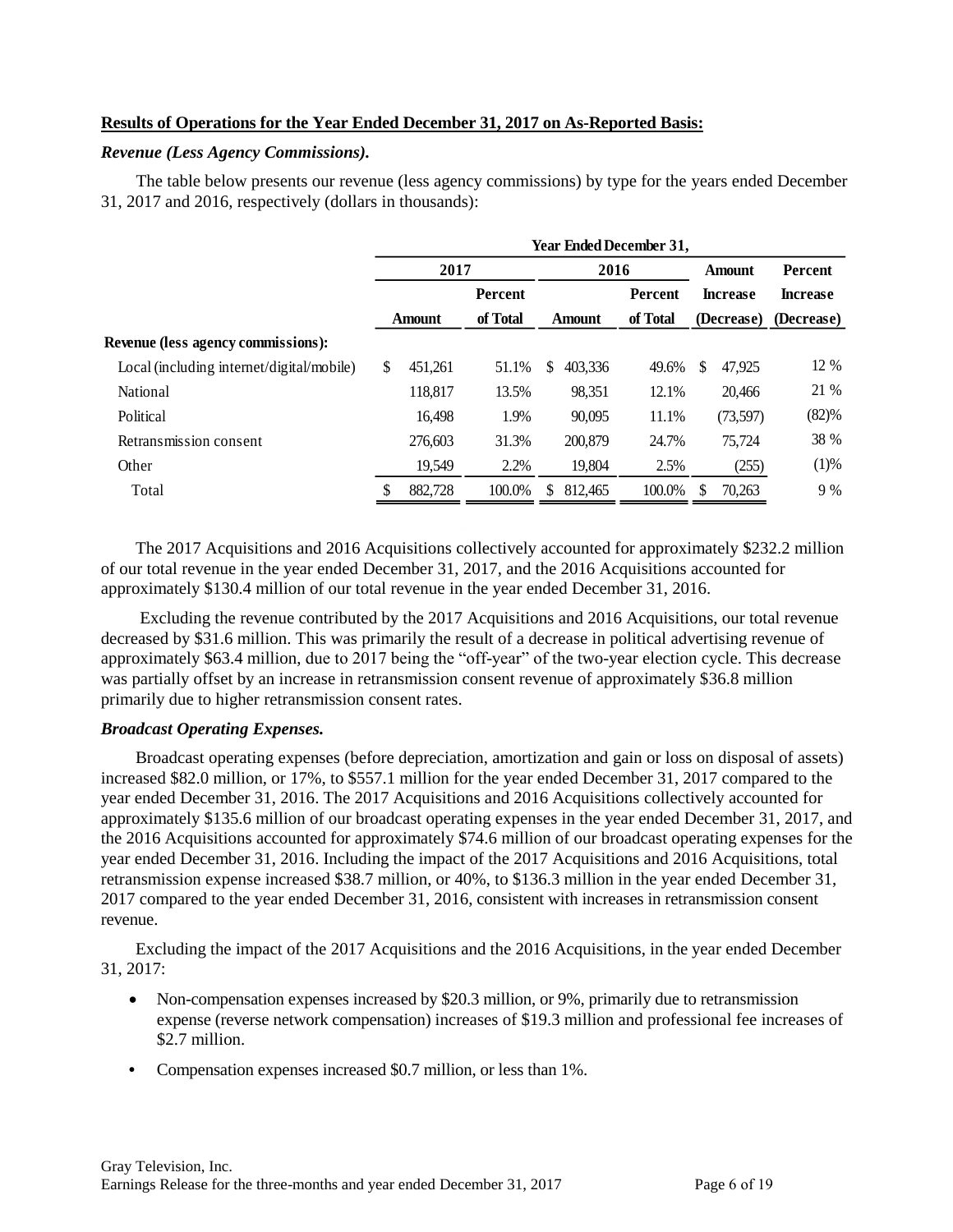### *Corporate and Administrative Operating Expenses***.**

Corporate and administrative expenses (before depreciation, amortization and gain or loss on disposal of assets) decreased \$8.8 million, or 22%, to \$31.5 million for the year ended December 31, 2017 compared to the year ended December 31, 2016. This decrease reflects in part the following:

- **•** Non-compensation expense decreased \$7.3 million, or 31%, due primarily to decreases of \$8.5 million of legal and other professional fees related to the acquisitions completed in 2017 compared to those completed in 2016.
- Compensation expenses decreased \$1.5 million, or 9%, primarily as a result of decreases in incentive compensation. Non-cash share-based compensation expenses were \$4.4 million in the year ended December 31, 2017 compared to \$3.9 million in the year ended December 31, 2016.

### *Gain or Loss on Disposal of Assets, net.*

We recorded a gain on disposal of assets of \$74.2 million in the year ended December 31, 2017 and a loss on disposal of assets of \$0.3 million in the year ended December 31, 2016. On May 30, 2017, we tendered two of our broadcast licenses and made other modifications to our broadcast spectrum related to our participation in the FCC's reverse auction for broadcast spectrum. Proceeds from this auction, which we received on August 7, 2017, were \$90.8 million while the combined cost of the assets disposed of was \$13.1 million. Due to planning in connection with this transaction and our recently completed acquisitions, we have been able to defer any related income tax obligations on a long-term basis.

### *Loss from Early Extinguishment of Debt.*

In the year ended December 31, 2017, we recorded a loss from early extinguishment of debt of approximately \$2.9 million, or approximately \$1.7 million after tax, related to the amendment and restatement of our senior credit facility. In the year ended December 31, 2016, we recorded a loss from early extinguishment of debt of approximately \$32.0 million, or approximately \$19.5 million after tax, related to the tender offer and redemption of our 7½% senior notes due 2020.

### *Taxes.*

During the year ended December 31, 2017, we made aggregate federal and state income tax payments totaling \$2.0 million compared to \$14.6 million for the year ended December 31, 2016. Primarily as a result of the enactment of the TCJA, in the year ended December 31, 2017 we recorded a tax benefit of \$68.7 million, compared a tax provision of \$43.4 million in the year ended December 31, 2016.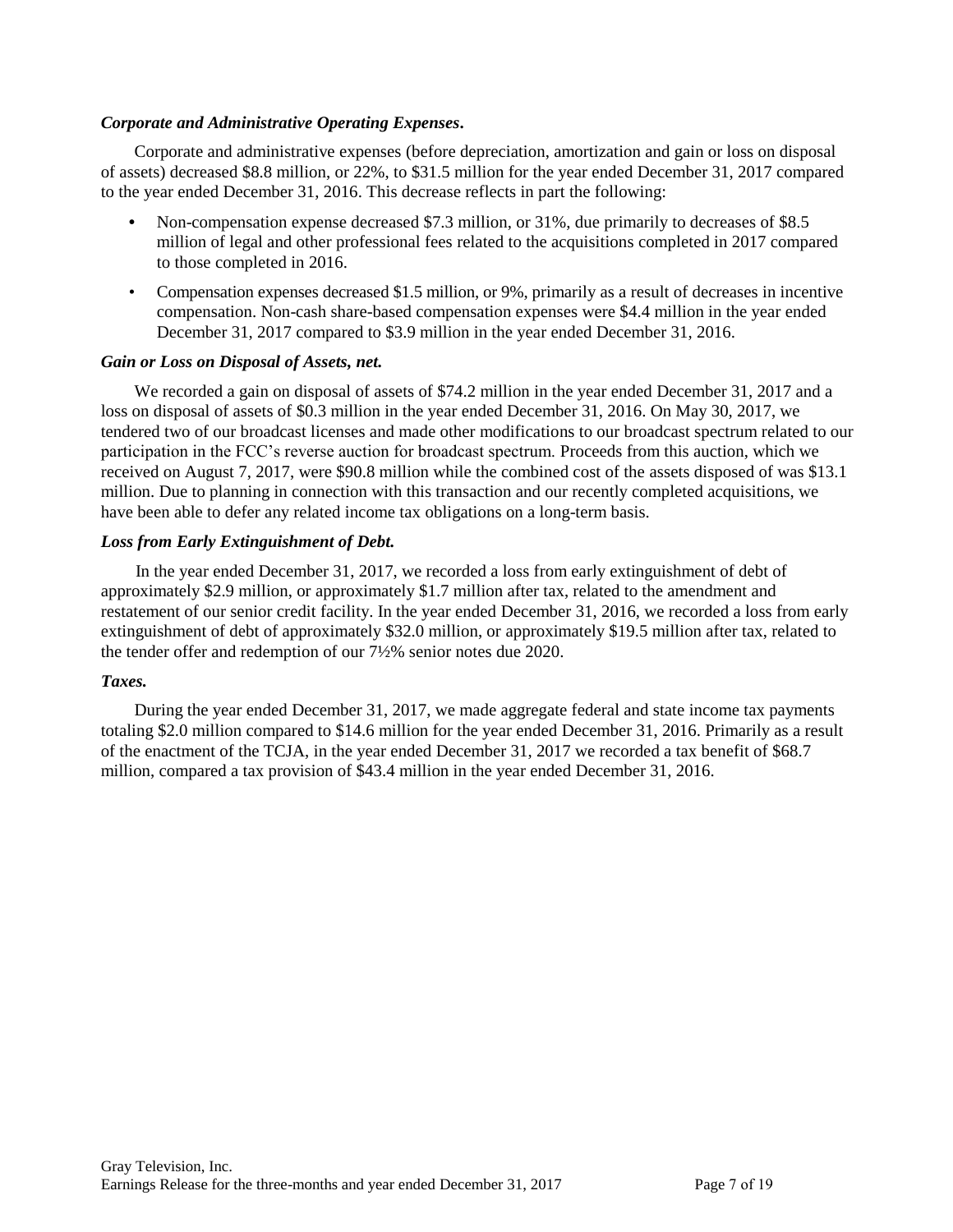## **Results of Operations for the Year Ended December 31, 2017 on Combined Historical Basis:**

#### *Revenue (Less Agency Commissions).*

On a Combined Historical Basis, revenue decreased \$50.9 million, or 5%, to \$895.1 million for the year ended December 31, 2017 compared to the year ended December 31, 2016. The changes in Combined Historical Basis revenue were approximately as follows:

- Local advertising revenue (including internet/digital/mobile) decreased \$6.0 million, or 1%, to \$459.6 million.
- **•** National advertising revenue increased \$2.6 million, or 2%, to \$122.1 million.
- Political advertising revenue decreased \$101.0 million, or 86%, to \$16.5 million.
- **•** Retransmission consent revenue increased \$53.3 million, or 24%, to \$279.8 million.
- **•** Other revenue increased \$0.1 million, or less than 1%, to \$17.1 million.

Local and national advertising revenue decreased \$3.4 million, or 1%, in part, as a result of the impact of the broadcast of the 2017 Super Bowl on our FOX-affiliated stations generating approximately \$0.6 million of local and national advertising revenue, compared to \$2.1 million that we earned from the broadcast of the 2016 Super Bowl on our CBS-affiliated stations, and the lack of revenue from Olympic Games in 2017 compared with \$8.2 million of revenue from the Olympic Games in 2016.

### *Broadcast Operating Expenses***.**

On a Combined Historical Basis, broadcast operating expenses (before depreciation, amortization and gain or loss on disposal of assets) increased \$17.0 million, or 3%, to \$570.1 million for the year ended December 31, 2017 compared to the year ended December 31, 2016. This increase reflects, in part:

- **•** Retransmission expense (reverse network compensation) increased \$26.9 million, or 24%, to \$138.8 million, consistent with increases in retransmission consent revenue.
- Syndicated programming and licensing expenses decreased approximately \$1.7 million, or 7%, to \$22.3 million.
- Compensation expense decreased approximately \$4.7 million, or 2%, to \$284.4 million.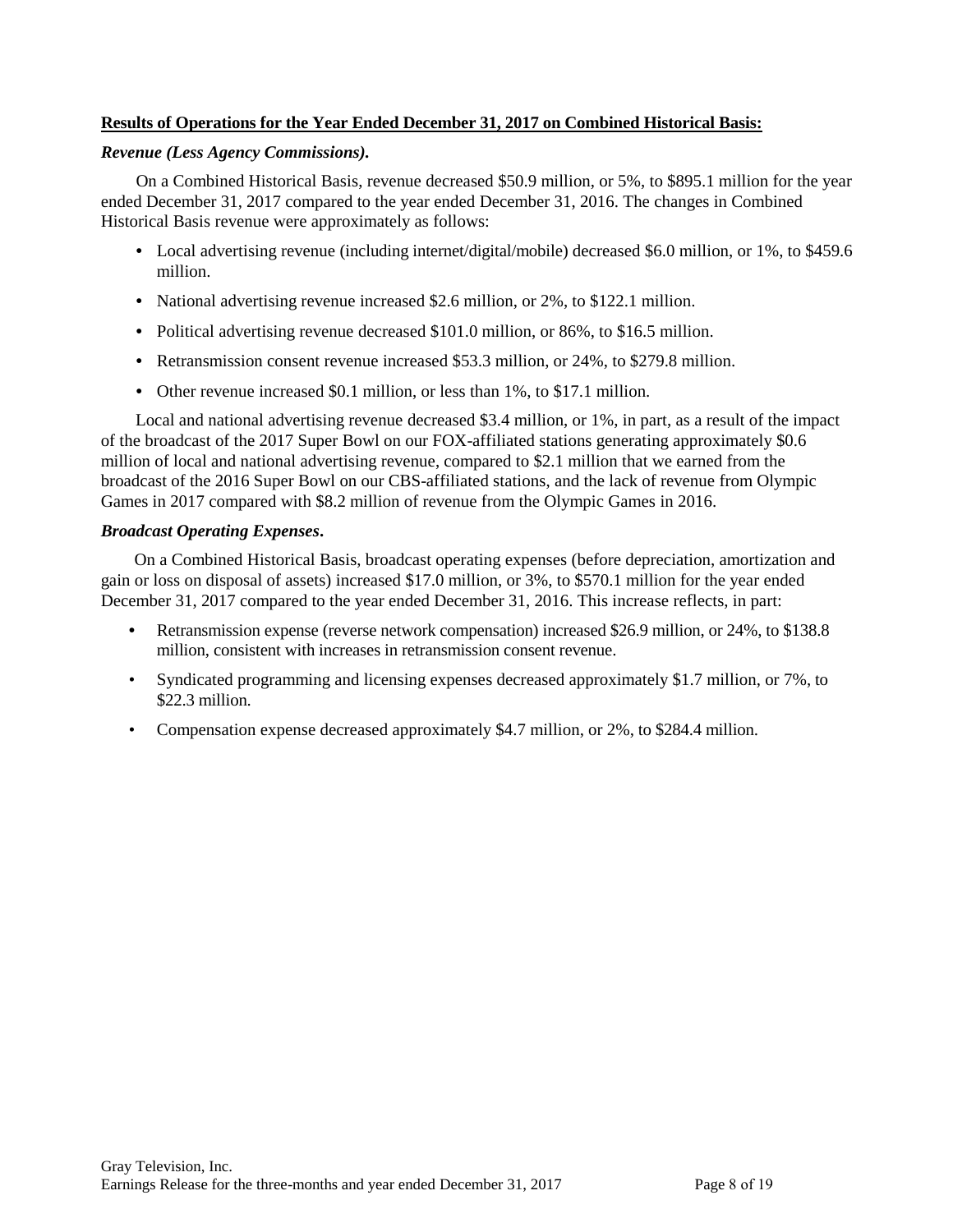## **Detailed table of operating results on As-Reported Basis:**

## **Gray Television, Inc. Selected Operating Data (Unaudited)**

(in thousands except for net income per share data)

|                                                                                                        | <b>Three Months Ended</b><br>December 31, |                           |           |               |           | <b>Year Ended</b><br>December 31, |           |  |  |
|--------------------------------------------------------------------------------------------------------|-------------------------------------------|---------------------------|-----------|---------------|-----------|-----------------------------------|-----------|--|--|
|                                                                                                        | 2017                                      |                           | 2016      |               | 2017      |                                   | 2016      |  |  |
| Revenue (less agency commissions)                                                                      | \$233,609                                 |                           | \$237,619 |               | \$882,728 |                                   | \$812,465 |  |  |
| Operating expenses before depreciation,<br>amortization and (gain) loss on disposal<br>of assets, net: |                                           |                           |           |               |           |                                   |           |  |  |
| <b>Broadcast</b>                                                                                       | 150,670                                   |                           | 128,511   |               | 557,116   |                                   | 475,131   |  |  |
| Corporate and administrative                                                                           | 7,105                                     |                           | 8,922     |               | 31,541    |                                   | 40,347    |  |  |
| Depreciation                                                                                           | 13,418                                    |                           | 11,686    |               | 51,973    |                                   | 45,923    |  |  |
| Amortization of intangible assets                                                                      | 6,388                                     |                           | 4,231     |               | 25,072    |                                   | 16,596    |  |  |
| (Gain) loss on disposal of assets, net                                                                 | 939                                       |                           | 395       |               | (74,200)  |                                   | 329       |  |  |
| Operating expenses                                                                                     | 178,520                                   |                           | 153,745   |               | 591,502   |                                   | 578,326   |  |  |
| Operating income                                                                                       | 55,089                                    |                           | 83,874    |               | 291,226   |                                   | 234,139   |  |  |
| Other income (expense):                                                                                |                                           |                           |           |               |           |                                   |           |  |  |
| Miscellaneous income, net                                                                              | 126                                       |                           | 35        |               | 162       |                                   | 775       |  |  |
| Interest expense                                                                                       | (24,070)                                  |                           | (23,766)  |               | (95,259)  |                                   | (97,236)  |  |  |
| Loss from early extinguishment of debt                                                                 |                                           |                           |           |               | (2,851)   |                                   | (31,987)  |  |  |
| Income before income tax                                                                               | 31,145                                    |                           | 60,143    |               | 193,278   |                                   | 105,691   |  |  |
| Income tax (benefit) expense                                                                           | (134, 425)                                |                           | 24,309    |               | (68, 674) |                                   | 43,418    |  |  |
| Net income                                                                                             | \$165,570                                 | \$                        | 35,834    |               | \$261,952 | \$                                | 62,273    |  |  |
| Basic per share information:                                                                           |                                           |                           |           |               |           |                                   |           |  |  |
| Net income                                                                                             | \$<br>2.15                                | $\boldsymbol{\mathsf{S}}$ | 0.50      | \$            | 3.59      | \$                                | 0.87      |  |  |
| Weighted-average shares outstanding                                                                    | 76,869                                    |                           | 71,845    |               | 73,061    |                                   | 71,848    |  |  |
| Diluted per share information:                                                                         |                                           |                           |           |               |           |                                   |           |  |  |
| Net income                                                                                             | \$<br>2.13                                | \$                        | 0.49      | \$            | 3.55      | \$                                | 0.86      |  |  |
| Weighted-average shares outstanding                                                                    | 77,826                                    |                           | 72,889    |               | 73,836    |                                   | 72,764    |  |  |
| Political advertising revenue                                                                          |                                           |                           |           |               |           |                                   |           |  |  |
| (less agency commissions)                                                                              | \$<br>7,464                               | $\mathbb{S}$              | 48,519    | \$            | 16,498    | \$                                | 90,095    |  |  |
| Revenue related to Olympic broadcasts                                                                  |                                           |                           |           |               |           |                                   |           |  |  |
| (less agency commissions)                                                                              | \$                                        | \$                        |           | $\frac{1}{2}$ |           | \$                                | 8,192     |  |  |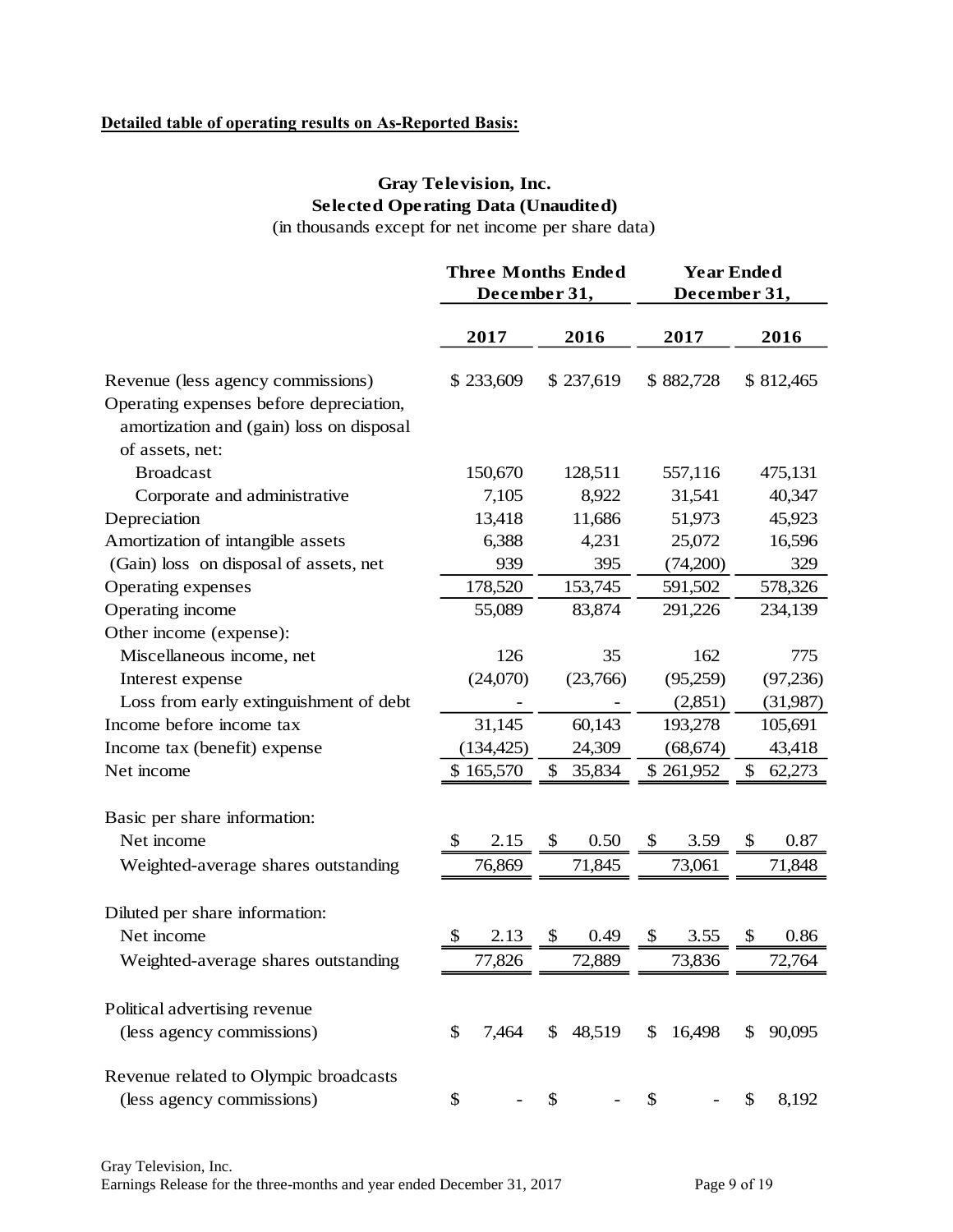#### **Other Financial Data:**

|                                                         | December 31, 2017 |               | <b>December 31, 2016</b> |
|---------------------------------------------------------|-------------------|---------------|--------------------------|
|                                                         | (in thousands)    |               |                          |
| Cash                                                    | \$<br>462,399     |               | 325,189                  |
| Long-term debt including current portion                | \$<br>1,837,428   | <sup>\$</sup> | 1,756,747                |
| Borrowing availability under our senior credit facility | \$<br>100,000     | \$            | 60,000                   |

| <b>Year Ended December 31,</b> |           |  |                |  |  |
|--------------------------------|-----------|--|----------------|--|--|
| 2017                           |           |  | 2016           |  |  |
|                                |           |  |                |  |  |
| \$                             | 180,015   |  | 210,085        |  |  |
|                                | (349,799) |  | (479, 334)     |  |  |
|                                | 306,994   |  | 497,120        |  |  |
|                                | 137,210   |  | 227,871        |  |  |
|                                |           |  | (in thousands) |  |  |

### **Guidance for the Quarter Ending March 31, 2018:**

Based on our current forecasts for the quarter ending March 31, 2018 (the "first quarter of 2018"), we anticipate changes from the quarter ended March 31, 2017 (the "first quarter of 2017") as outlined below. Our estimates for the first quarter of 2018 include approximately \$9.8 million of revenues and \$6.8 million of broadcast operating expenses estimated to be contributed by the stations acquired after the first quarter of 2017.

|                                                                                                              |    | <b>Low End</b><br><b>Guidance for</b><br>the First | % Change<br><b>From</b><br>As-Reported |     | High End<br><b>Guidance for</b><br>the First | % Change<br>From<br>As-Reported |     | As-Reported<br>First      |
|--------------------------------------------------------------------------------------------------------------|----|----------------------------------------------------|----------------------------------------|-----|----------------------------------------------|---------------------------------|-----|---------------------------|
| Selected operating data:                                                                                     |    | <b>Ouarter of</b><br>2018                          | <b>First Quarter of</b><br>2017        |     | <b>Ouarter of</b><br>2018                    | <b>First Quarter of</b><br>2017 |     | <b>Ouarter of</b><br>2017 |
|                                                                                                              |    |                                                    |                                        |     | $\overline{(\text{dollars in thousands})}$   |                                 |     |                           |
| <b>OPERATING REVENUE:</b><br>Revenue (less agency commissions)                                               | S. | 223,000                                            | 10 %                                   | \$. | 228,000                                      | 12 %                            |     | \$203,461                 |
| <b>OPERATING EXPENSES:</b><br>(before depreciation, amortization and<br>loss (gain) on disposals of assets): |    |                                                    |                                        |     |                                              |                                 |     |                           |
| <b>Broadcast</b>                                                                                             | \$ | 152,000                                            | 14 %                                   | S.  | 156,000                                      | 17 %                            |     | \$133,471                 |
| Corporate and administrative                                                                                 | \$ | 8,750                                              | 14 %                                   | S   | 9,500                                        | 23 %                            | \$. | 7,709                     |
| <b>OTHER SELECTED DATA:</b><br>Political advertising revenue<br>(less agency commissions)                    | \$ | 5,000                                              | 279 %                                  | S   | 5,500                                        | 316 %                           | S   | 1,321                     |

 $\sim$   $\sim$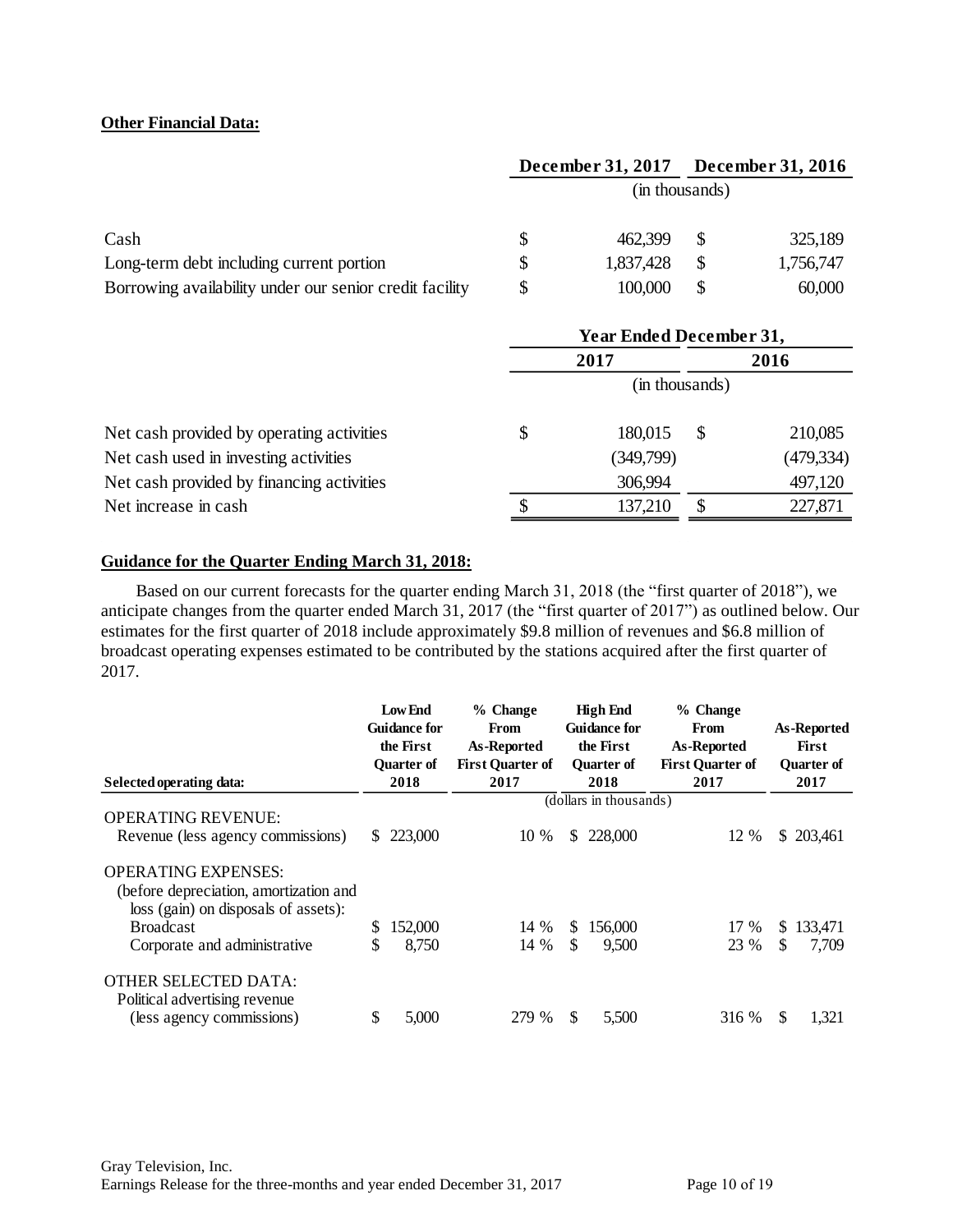#### **Comments on First Quarter 2018 Guidance:**

We are currently negotiating two large MVPD agreement renewals and, while we cannot assure the outcome of the negotiations, we currently anticipate that the renewals will be retroactive to January 1, 2018.

#### *Revenue.*

Based on our current forecasts for the first quarter of 2018, we anticipate changes from the first quarter of 2017 as outlined below:

- We believe our first quarter of 2018 local advertising revenue (including internet/digital/mobile) will increase by 1% to 2%.
- We expect our first quarter of 2018 national advertising revenue will change by -3% to  $+1\%$ .
- We believe our first quarter of 2018 political advertising revenue will range between approximately \$5.0 to \$5.5 million, reflecting 2018 being an on-year of the political advertising revenue cycle.
- We believe our first quarter of 2018 retransmission consent revenue will range between \$85 million and \$87.5 million, an increase of 26% to 29%.

For the first quarter of 2018, we anticipate our revenue will reflect a \$13.2 million incremental increase from the 2017 Acquisitions.

Included in our forecast of local and national advertising revenue above, we anticipate that the revenue from the broadcast of the 2018 Super Bowl on our NBC-affiliated stations will be approximately \$2.3 million, compared to \$0.6 million that we earned from the broadcast of the 2017 Super Bowl on our FOXaffiliated stations. Our portfolio of NBC-affiliated stations is much larger and these NBC-affiliated stations serve larger television markets than our portfolio of FOX-affiliated stations. In addition, we anticipate that our revenue from the broadcast of the Winter Olympic Games on our NBC-affiliated stations will approximate \$5.0 million to \$5.8 million; there were no Olympic broadcasts in the first quarter of 2017.

#### *Broadcast Operating Expenses (before depreciation, amortization and loss (gain) on disposal of assets).*

For the first quarter of 2018, we anticipate our broadcast operating expenses will reflect a \$8.4 million incremental increase from the 2017 Acquisitions, as well as the anticipated increases in payroll and related employee benefits. Included in our first quarter 2018 broadcast operating expenses are network programming fees currently estimated to range between \$42.5 million and \$43.7 million, compared to \$32.3 million in the first quarter of 2017. Non-cash stock based compensation expenses expected to be included in broadcast operating expenses are \$1.6 million in the first quarter of 2018 compared to \$0.3 million in the first quarter of 2017.

### *Corporate and Administrative Operating Expenses (before depreciation, amortization and loss (gain) on disposal of assets).*

For the first quarter of 2018, we anticipate our corporate and administrative operating expenses will increase to within a range of approximately \$8.8 million to \$9.5 million, reflecting an anticipated increase from the first quarter of 2017 of approximately \$1.1 million to \$1.8 million as a result of routine compensation increases and higher legal and other professional fees in 2018 related to potential acquisitions. Non-cash stock based compensation expenses expected to be included in expenses are \$1.0 million in the first quarter of 2018, unchanged from the first quarter of 2017.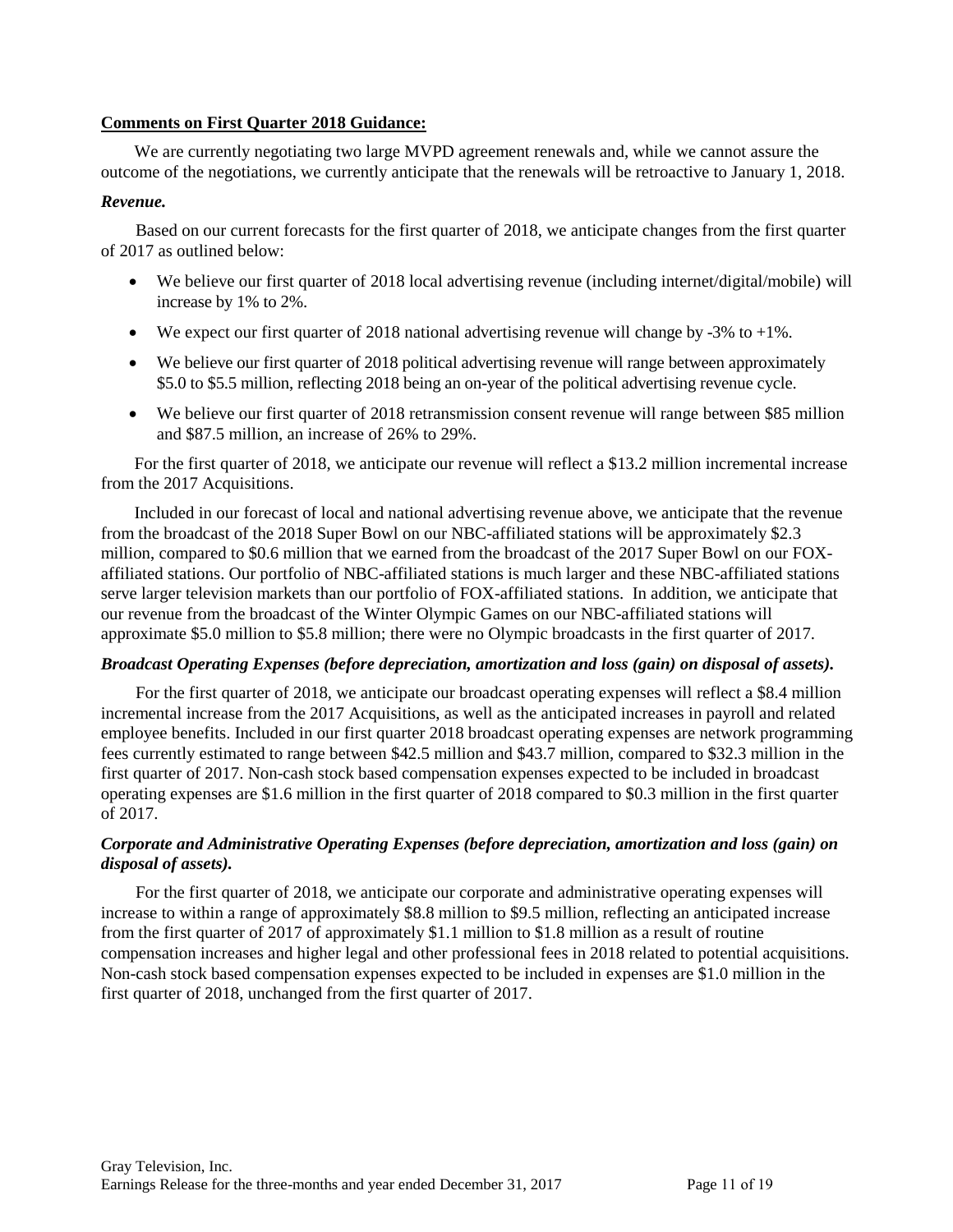#### **The Company**

We are a television broadcast company headquartered in Atlanta, Georgia, that owns and operates over 100 television stations across 57 television markets that collectively broadcast over 200 program streams including over 100 channels affiliated with the CBS Network, the NBC Network, the ABC Network and the FOX Network. Our portfolio includes the number-one or number-two ranked television station for both overall audience and news audience in all 57 of our 57 markets, which collectively cover approximately 10.4 percent of total United States television households.

## **Cautionary Statements for Purposes of the "Safe Harbor" Provisions of the Private Securities Litigation Reform Act**

This press release contains statements that constitute "forward-looking statements" within the meaning of the Private Securities Litigation Reform Act of 1995 and the federal securities laws. These "forwardlooking statements" are not statements of historical facts, and may include, among other things, statements regarding our current expectations and beliefs of operating results for the first quarter of 2018 or other periods, the impact of recently completed transactions, future operating expenses, future income tax payments and other future events. Actual results are subject to a number of risks and uncertainties and may differ materially from the current expectations and beliefs discussed in this press release. All information set forth in this release is as of the date hereof. We do not intend, and undertake no duty, to update this information to reflect future events or circumstances. Information about certain potential factors that could affect our business and financial results and cause actual results to differ materially from those expressed or implied in any forward-looking statements are included under the captions "Risk Factors" and "Management's Discussion and Analysis of Financial Condition and Results of Operations," in our Annual Report on Form 10-K for the year ended December 31, 2017 and may be contained in reports subsequently filed with the U.S. Securities and Exchange Commission (the "SEC") and available at the SEC's website at www.sec.gov.

### **Conference Call Information**

We will host a conference call to discuss our fourth quarter operating results on February 27, 2018. The call will begin at 11:00 a.m. Eastern Time. The live dial-in number is 1 (800) 946-0716 and the confirmation code is 6165505. The call will be webcast live and available for replay at www.gray.tv. The taped replay of the conference call will be available at 1 (888) 203-1112, Confirmation Code: 6165505 until March 29, 2018.

### **Gray Contacts**

**Web site:** www.gray.tv

**Hilton H. Howell, Jr.**, Chairman, President and Chief Executive Officer, 404-266-5512

**Jim Ryan**, Executive Vice President and Chief Financial Officer, 404-504-9828

**Kevin P. Latek**, Executive Vice President, Chief Legal and Development Officer, 404-266-8333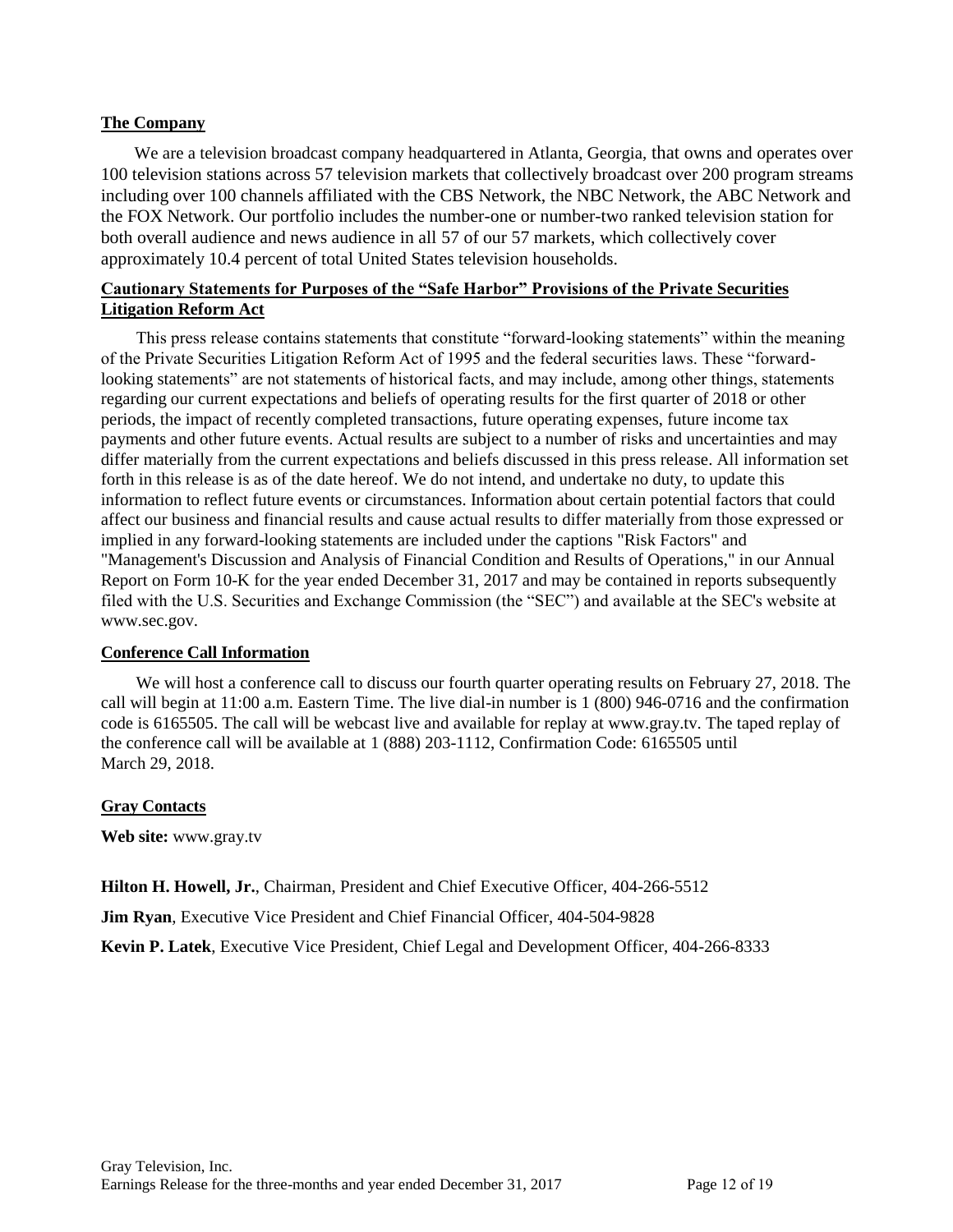#### **Effects of Acquisitions and Divestitures on Our Results of Operations and Non-GAAP Terms**

From October 31, 2013 through December 31, 2017, we completed 23 acquisition transactions and three divestiture transactions. As more fully described in our Form 10-K to be filed with the Securities and Exchange Commission today and in our prior disclosures, these transactions added a net total of 51 television stations in 31 television markets, including 26 new television markets, to our operations.

We refer to the eight stations we acquired (excluding the stations acquired in the Clarksburg Acquisition) during 2017 and the stations we commenced operating under an LMA during that period as the "2017 Acquisitions." We refer to the 13 stations acquired in 2016, and that we retained in those transactions, as well as the stations in the Clarksburg Acquisition that we commenced operating under an LMA on June 1, 2016, as the "2016 Acquisitions." During 2015, we completed six acquisitions, which collectively added seven television stations in six markets (four new markets) to our operations, and we refer to those stations as the "2015 Acquisitions." Unless the context of the following discussion requires otherwise, we refer to the stations acquired in the 2017 Acquisitions, the 2016 Acquisitions and the 2015 Acquisitions, collectively, as the "Acquisitions."

Due to the significant effect that our acquisitions and divestitures have had on our results of operations, and in order to provide more meaningful period over period comparisons, we present herein certain financial information on a "Combined Historical Basis." Unless otherwise defined, Combined Historical Basis reflects financial results that have been compiled by adding Gray's historical revenue and broadcast expenses to the historical revenue and broadcast expenses of the Acquisitions and subtracting the historical revenues and broadcast expenses of divested stations as if they had been acquired or divested, respectively, on January 1, 2015 (the beginning of the earliest period presented) (the "Completed Transactions").

Combined Historical Basis financial information does not include any adjustments for other events attributable to the Completed Transactions except "Broadcast Cash Flow," "Broadcast Cash Flow Less Cash Corporate Expenses," "Operating Cash Flow as Defined in the Senior Credit Agreement" and "Total Leverage Ratio, Net of All Cash" each give effect to expected synergies, and "Free Cash Flow" on a Combined Historical Basis gives effect to the financings and certain expected operating synergies related to the Completed Transactions. "Operating Cash Flow as Defined in the Senior Credit Agreement" and "Total Leverage Ratio, Net of All Cash" on a Combined Historical Basis also reflect the add-back of legal and other professional fees incurred in completing acquisitions. Certain of the Combined Historical Basis financial information has been derived from, and adjusted based on, unaudited, unreviewed financial information prepared by other entities, which Gray cannot independently verify. We cannot assure you that such financial information would not be materially different if such information were audited or reviewed and no assurances can be provided as to the accuracy of such information, or that our actual results would not differ materially from the Combined Historical Basis financial information if the Completed Transactions had been completed at the stated date. In addition, the presentation of Combined Historical Basis, "Broadcast Cash Flow," "Broadcast Cash Flow Less Cash Corporate Expenses," "Operating Cash Flow as Defined in the Senior Credit Agreement," "Total Leverage Ratio, Net of All Cash" and "Free Cash Flow," and the adjustments to such information, including expected synergies resulting from such transactions, may not comply with GAAP or the requirements for pro forma financial information under Regulation S-X under the Securities Act.

From time to time, Gray supplements its financial results prepared in accordance with accounting principles generally accepted in the United States of America ("GAAP") by disclosing the non-GAAP financial measures Broadcast Cash Flow, Broadcast Cash Flow Less Cash Corporate Expenses, Operating Cash Flow as defined in the Senior Credit Agreement, Free Cash Flow and Total Leverage Ratio, Net of All Cash. These non-GAAP amounts are used by us to approximate the amount used to calculate key financial performance covenants contained in our debt agreements and are used with our GAAP data to evaluate our results and liquidity. These non-GAAP amounts may be provided on an As-Reported Basis as well as a Combined Historical Basis.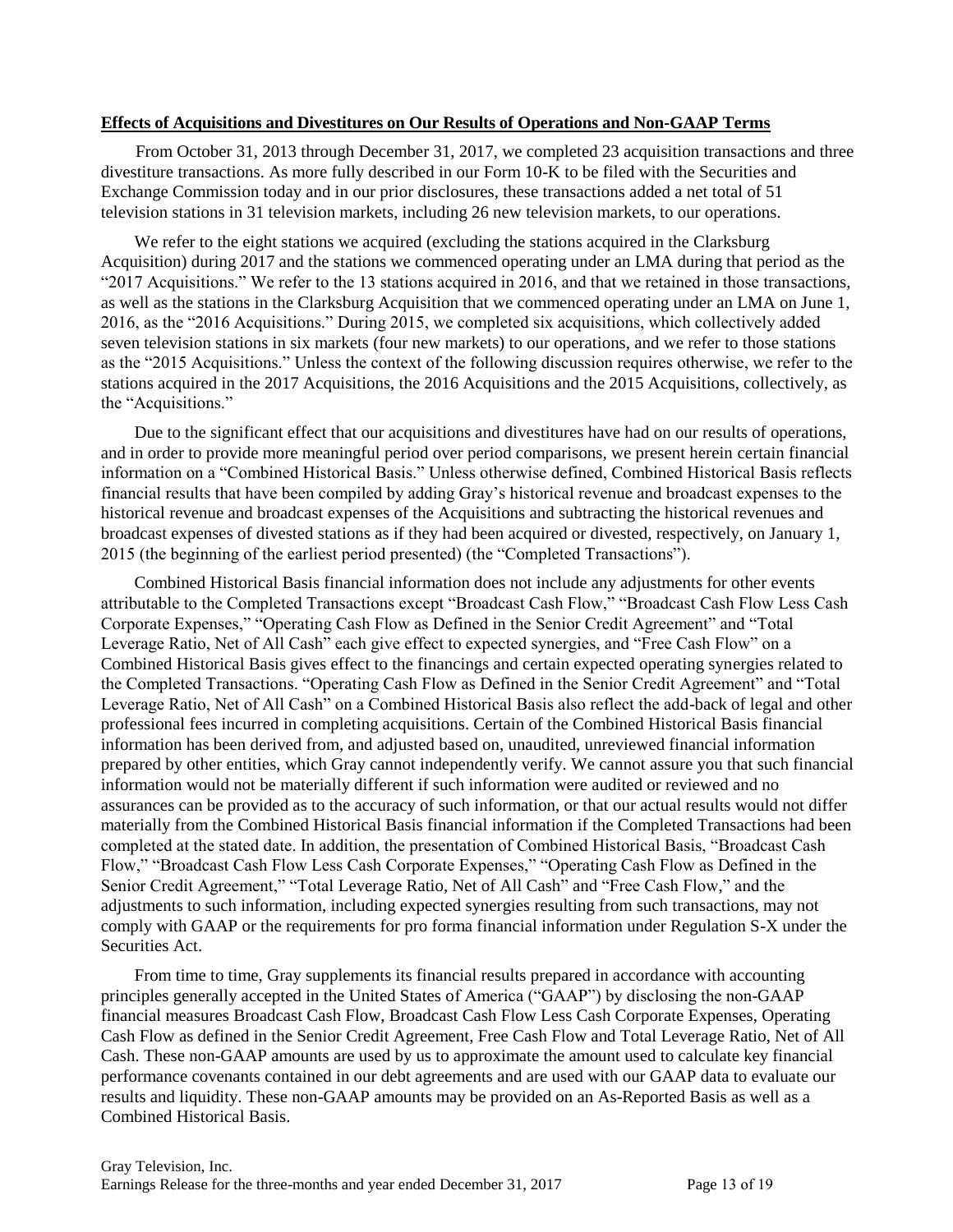We define Broadcast Cash Flow as net income plus loss from early extinguishment of debt, corporate and administrative expenses, broadcast non-cash stock based compensation, depreciation and amortization (including amortization of intangible assets and program broadcast rights), any gain or loss on disposal of assets, any miscellaneous expense, interest expense, any income tax expense, non-cash 401(k) expense less any gain on disposal of assets, any miscellaneous income, any income tax benefits, payments for program broadcast obligations and network compensation revenue.

We define Broadcast Cash Flow Less Cash Corporate Expenses as net income plus loss from early extinguishment of debt, non-cash stock based compensation, depreciation and amortization (including amortization of intangible assets and program broadcast rights), any gain or loss on disposal of assets, any miscellaneous expense, interest expense, any income tax expense, and non-cash 401(k) expense, less any gain on disposal of assets, any miscellaneous income, any income tax benefits, payments for program broadcast obligations and network compensation revenue.

We define Operating Cash Flow as defined in our Senior Credit Agreement as Combined Historical Basis net income plus loss from early extinguishment of debt, non-cash stock based compensation, depreciation and amortization (including amortization of intangible assets and program broadcast rights), any loss on disposal of assets, any miscellaneous expense, interest expense, any income tax expense, non-cash 401(k) expense and pension expenses less any gain or loss on disposal of assets, any miscellaneous income, any income tax benefits, payments for program broadcast obligations, network compensation revenue and cash contributions to pension plans.

We define Free Cash Flow as net income plus loss from early extinguishment of debt, non-cash stock based compensation, depreciation and amortization (including amortization of intangible assets and program broadcast rights), any loss on disposal of assets, any miscellaneous expense, amortization of deferred financing costs, any income tax expense, non-cash 401(k) expense and pension expense, less any gain or loss on disposal of assets, any miscellaneous income, any income tax benefits, payments for program broadcast obligations, network compensation revenue, contributions to pension plans, amortization of original issue discount on our debt, capital expenditures (net of any insurance proceeds) and the payment of income taxes (net of any refunds received).

Our Total Leverage Ratio, Net of All Cash is the total outstanding principal of our long-term debt and certain other obligations as defined in our Senior Credit Agreement less all cash divided by our average Operating Cash Flow as defined in our Senior Credit Agreement for the preceding eight quarters. This average is calculated by dividing the sum of our Operating Cash Flow as defined in our Senior Credit Agreement for the preceding eight quarters by two.

These non-GAAP terms are not defined in GAAP and our definitions may differ from, and therefore not be comparable to, similarly titled measures used by other companies, thereby limiting their usefulness. Such terms are used by management in addition to and in conjunction with results presented in accordance with GAAP and should be considered as supplements to, and not as substitutes for, net income and cash flows reported in accordance with GAAP.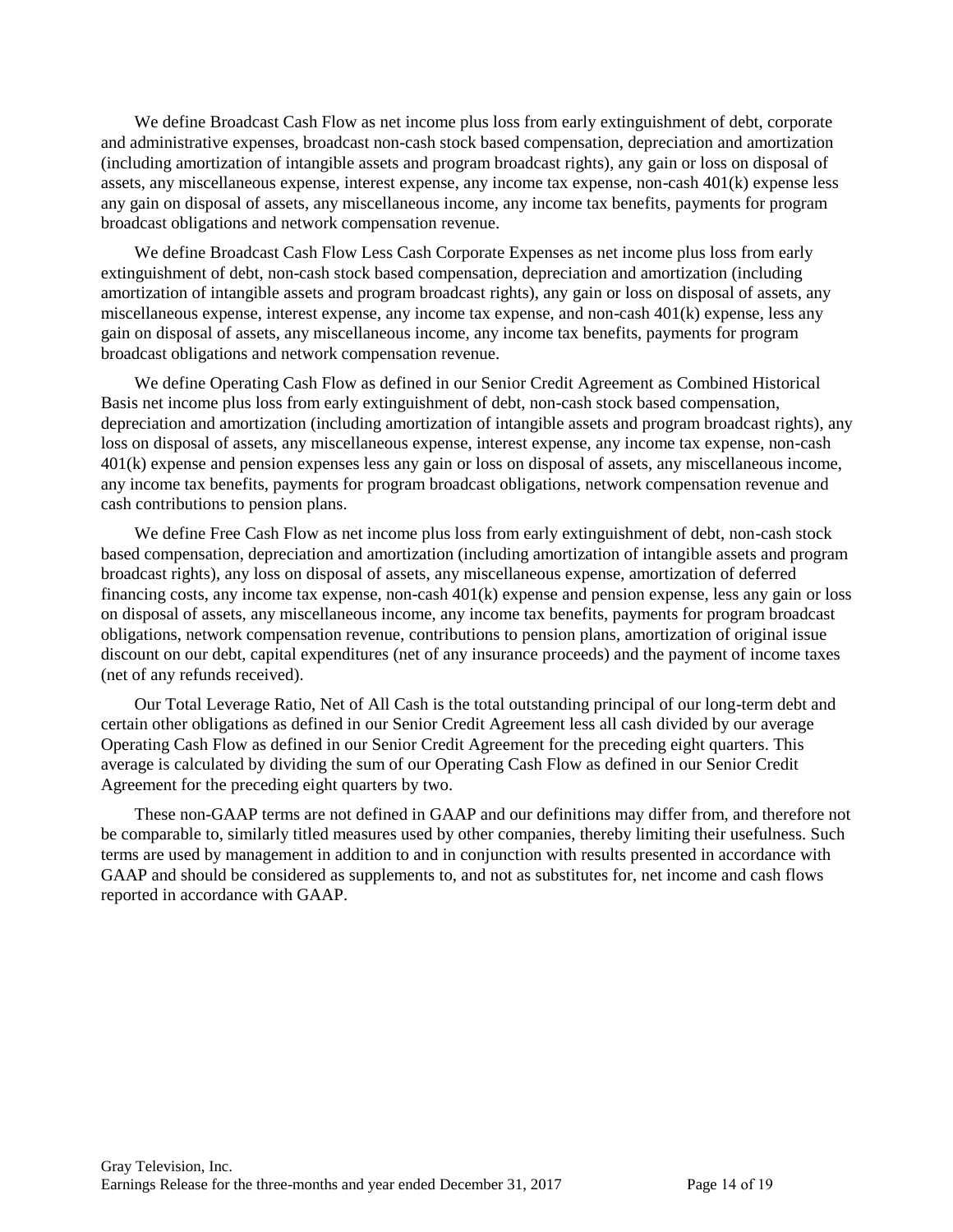# **Reconciliation on As-Reported Basis, in thousands:**

| Net income<br>\$<br>Depreciation<br>Amortization of intangible assets<br>Non-cash stock based compensation<br>Loss (gain) on disposal of assets, net<br>Miscellaneous income, net<br>Interest expense<br>Income tax (benefit) expense<br>Amortization of program broadcast rights<br>Common stock contributed to 401(k) plan<br>excluding corporate 401(k) contributions | 2017<br>165,570 | December 31,<br>2016 | 2015      |
|--------------------------------------------------------------------------------------------------------------------------------------------------------------------------------------------------------------------------------------------------------------------------------------------------------------------------------------------------------------------------|-----------------|----------------------|-----------|
|                                                                                                                                                                                                                                                                                                                                                                          |                 |                      |           |
|                                                                                                                                                                                                                                                                                                                                                                          |                 |                      |           |
|                                                                                                                                                                                                                                                                                                                                                                          |                 | \$ 35,834            | \$14,987  |
|                                                                                                                                                                                                                                                                                                                                                                          | 13,418          | 11,686               | 9,806     |
|                                                                                                                                                                                                                                                                                                                                                                          | 6,388           | 4,231                | 3,267     |
|                                                                                                                                                                                                                                                                                                                                                                          | 4,001           | 1,274                | 1,009     |
|                                                                                                                                                                                                                                                                                                                                                                          | 939             | 395                  | (482)     |
|                                                                                                                                                                                                                                                                                                                                                                          | (126)           | (36)                 | (1)       |
|                                                                                                                                                                                                                                                                                                                                                                          | 24,070          | 23,766               | 18,649    |
|                                                                                                                                                                                                                                                                                                                                                                          | (134, 425)      | 24,309               | 10,262    |
|                                                                                                                                                                                                                                                                                                                                                                          | 5,589           | 4,975                | 4,123     |
|                                                                                                                                                                                                                                                                                                                                                                          |                 |                      |           |
|                                                                                                                                                                                                                                                                                                                                                                          |                 | 8                    | 7         |
| Payments for program broadcast rights                                                                                                                                                                                                                                                                                                                                    | (5, 486)        | (4,927)              | (4,018)   |
| Corporate and administrative expenses excluding                                                                                                                                                                                                                                                                                                                          |                 |                      |           |
| depreciation, amortization of intangible assets and                                                                                                                                                                                                                                                                                                                      |                 |                      |           |
| non-cash stock based compensation                                                                                                                                                                                                                                                                                                                                        | 5,926           | 7,954                | 10,240    |
| <b>Broadcast Cash Flow</b>                                                                                                                                                                                                                                                                                                                                               | 85,864          | 109,469              | 67,849    |
| Corporate and administrative expenses excluding                                                                                                                                                                                                                                                                                                                          |                 |                      |           |
| depreciation, amortization of intangible assets and                                                                                                                                                                                                                                                                                                                      |                 |                      |           |
| non-cash stock based compensation                                                                                                                                                                                                                                                                                                                                        | (5,926)         | (7,954)              | (10, 240) |
| <b>Broadcast Cash Flow Less Cash Corporate Expenses</b>                                                                                                                                                                                                                                                                                                                  | 79,938          | 101,515              | 57,609    |
| Pension (income) expense                                                                                                                                                                                                                                                                                                                                                 | (124)           | 45                   | 17        |
| Contributions to pension plans                                                                                                                                                                                                                                                                                                                                           | (2,500)         | (10)                 | (1,505)   |
| Interest expense                                                                                                                                                                                                                                                                                                                                                         | (24,070)        | (23,766)             | (18, 649) |
| Amortization of deferred financing costs                                                                                                                                                                                                                                                                                                                                 | 1,158           | 1,220                | 798       |
| Net amortization of original issue (premium) discount                                                                                                                                                                                                                                                                                                                    |                 |                      |           |
| on senior notes                                                                                                                                                                                                                                                                                                                                                          | (152)           | (153)                | (216)     |
| Purchase of property and equipment                                                                                                                                                                                                                                                                                                                                       | (13,090)        | (10, 366)            | (8,972)   |
| Income taxes received (paid), net of refunds                                                                                                                                                                                                                                                                                                                             |                 |                      |           |
| <b>Free Cash Flow</b><br>\$<br>40,383                                                                                                                                                                                                                                                                                                                                    | (777)           | 1                    | (86)      |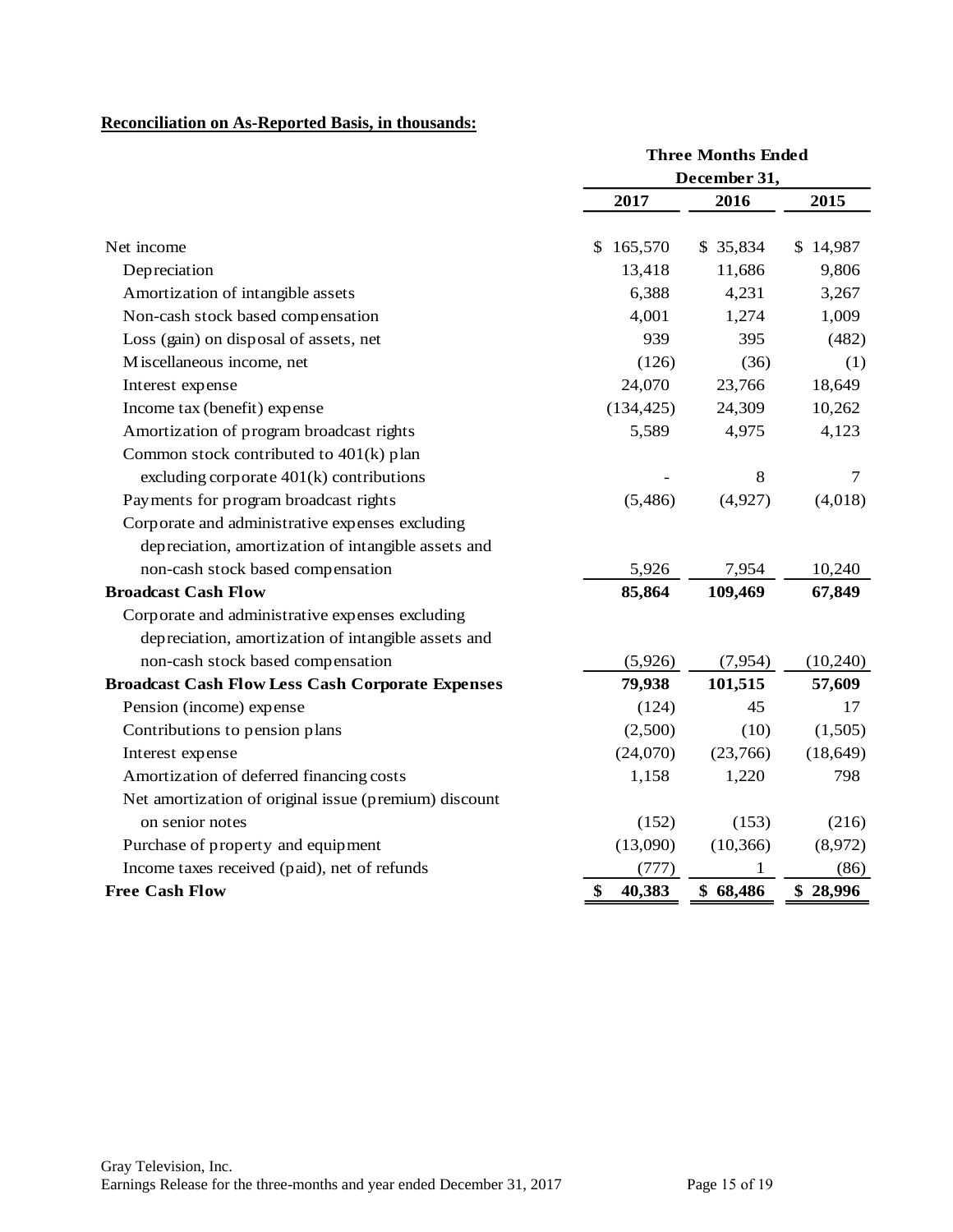# **Reconciliation on As-Reported Basis, in thousands:**

|                                                         |               | <b>Year Ended</b> |           |
|---------------------------------------------------------|---------------|-------------------|-----------|
|                                                         |               | December 31,      |           |
|                                                         | 2017          | 2016              | 2015      |
| Net income                                              | \$<br>261,952 | \$<br>62,273      | \$ 39,301 |
| Depreciation                                            | 51,973        | 45,923            | 36,712    |
| Amortization of intangible assets                       | 25,072        | 16,596            | 11,982    |
| Non-cash stock based compensation                       | 8,304         | 5,101             | 4,020     |
| (Gain) loss on disposal of assets, net                  | (74,200)      | 329               | 80        |
| Miscellaneous income, net                               | (162)         | (775)             | (103)     |
| Interest expense                                        | 95,259        | 97,236            | 74,411    |
| Loss from early extinguishment of debt                  | 2,851         | 31,987            |           |
| Income tax (benefit) expense                            | (68, 674)     | 43,418            | 26,448    |
| Amortization of program broadcast rights                | 21,033        | 19,001            | 14,960    |
| Common stock contributed to 401(k) plan                 |               |                   |           |
| excluding corporate $401(k)$ contributions              | 16            | 29                | 26        |
| Payments for program broadcast rights                   | (21,055)      | (18, 786)         | (14, 576) |
| Corporate and administrative expenses excluding         |               |                   |           |
| depreciation, amortization of intangible assets and     |               |                   |           |
| non-cash stock based compensation                       | 27,134        | 36,469            | 31,223    |
| <b>Broadcast Cash Flow</b>                              | 329,503       | 338,801           | 224,484   |
| Corporate and administrative expenses excluding         |               |                   |           |
| depreciation, amortization of intangible assets and     |               |                   |           |
| non-cash stock based compensation                       | (27, 134)     | (36, 469)         | (31,223)  |
| <b>Broadcast Cash Flow Less Cash Corporate Expenses</b> | 302,369       | 302,332           | 193,261   |
| Pension (income) expense                                | (495)         | 165               | 4,207     |
| Contributions to pension plans                          | (3,124)       | (3,048)           | (5, 421)  |
| Interest expense                                        | (95,259)      | (97, 236)         | (74, 411) |
| Amortization of deferred financing costs                | 4,624         | 4,884             | 3,194     |
| Net amortization of original issue (premium) discount   |               |                   |           |
| on senior notes                                         | (610)         | (779)             | (863)     |
| Purchase of property and equipment                      | (34,516)      | (43, 604)         | (24, 222) |
| Income taxes paid, net of refunds                       | (1,984)       | (14,588)          | (1,761)   |
| <b>Free Cash Flow</b>                                   | \$<br>171,005 | \$148,126         | \$93,984  |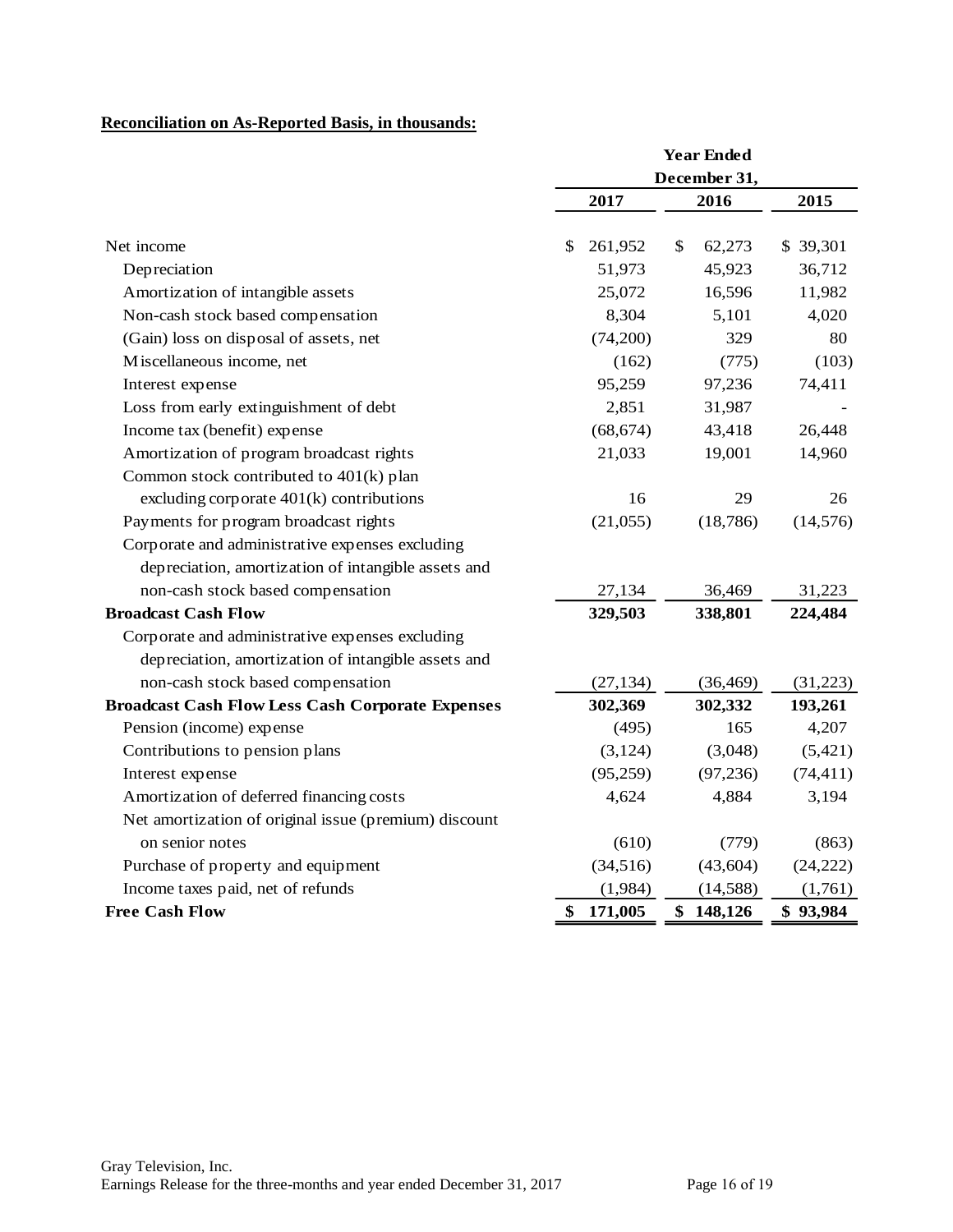## **Reconciliation on Combined Historical Basis, in thousands:**

|                                                                 |    | <b>Three Months Ended</b><br>December 31, |    |           |    |           |
|-----------------------------------------------------------------|----|-------------------------------------------|----|-----------|----|-----------|
|                                                                 |    |                                           |    |           |    |           |
|                                                                 |    | 2017                                      |    | 2016      |    | 2015      |
| Net income                                                      | \$ | 165,570                                   | \$ | 53,440    | \$ | 21,288    |
| Depreciation                                                    |    | 13,418                                    |    | 12,793    |    | 13,352    |
| Amortization of intangible assets                               |    | 6,388                                     |    | 4,341     |    | 5,150     |
| Non-cash stock-based compensation                               |    | 4,001                                     |    | 1,274     |    | 1,009     |
| Loss on disposal of assets, net                                 |    | 939                                       |    | 416       |    | 678       |
| Miscellaneous (income) loss, net                                |    | (126)                                     |    | (77)      |    | 1,365     |
| Interest expense                                                |    | 24,070                                    |    | 25,588    |    | 24,287    |
| Income tax (benefit) expense                                    |    | (134, 425)                                |    | 23,641    |    | 8,744     |
| Amortization of program broadcast rights                        |    | 5,589                                     |    | 5,351     |    | 5,875     |
| Common stock contributed to 401(k) plan                         |    |                                           |    |           |    |           |
| excluding corporate $401(k)$ contributions                      |    |                                           |    | 8         |    | 7         |
| Payments for program broadcast rights                           |    | (5,486)                                   |    | (5,303)   |    | (5,770)   |
| Corporate and administrative expenses excluding                 |    |                                           |    |           |    |           |
| depreciation, amortization of intangible assets and             |    |                                           |    |           |    |           |
| non-cash stock-based compensation                               |    | 5,926                                     |    | 7,954     |    | 10,240    |
| Other                                                           |    | (33)                                      |    | 542       |    | 5,276     |
| <b>Broadcast Cash Flow</b>                                      |    | 85,831                                    |    | 129,968   |    | 91,501    |
| Corporate and administrative expenses excluding                 |    |                                           |    |           |    |           |
| depreciation, amortization of intangible assets and             |    |                                           |    |           |    |           |
| non-cash stock-based compensation                               |    | (5,926)                                   |    | (7,954)   |    | (10, 240) |
| <b>Broadcast Cash Flow Less Cash Corporate Expenses</b>         |    | 79,905                                    |    | 122,014   |    | 81,261    |
| Pension (income) expense                                        |    | (124)                                     |    | 45        |    | 17        |
| Contributions to pension plans                                  |    | (2,500)                                   |    | (10)      |    | (1,505)   |
| Other                                                           |    | 103                                       |    | 709       |    | 2,021     |
| <b>Operating Cash Flow as Defined in Senior Credit Facility</b> |    | 77,384                                    |    | 122,758   |    | 81,794    |
| Interest expense                                                |    | (24,070)                                  |    | (25,588)  |    | (24, 287) |
| Amortization of deferred financing costs                        |    | 1,158                                     |    | 1,220     |    | 798       |
| Net amortization of original issue (premium) discount           |    |                                           |    |           |    |           |
| on senior notes                                                 |    | (152)                                     |    | (153)     |    | (216)     |
| Purchase of property and equipment                              |    | (13,090)                                  |    | (10, 366) |    | (6,750)   |
| Income taxes received (paid), net of refunds                    |    | (777)                                     |    | 1         |    | (1,250)   |
| <b>Free Cash Flow</b>                                           | \$ | 40,453                                    | \$ | 87,872    | \$ | 50,089    |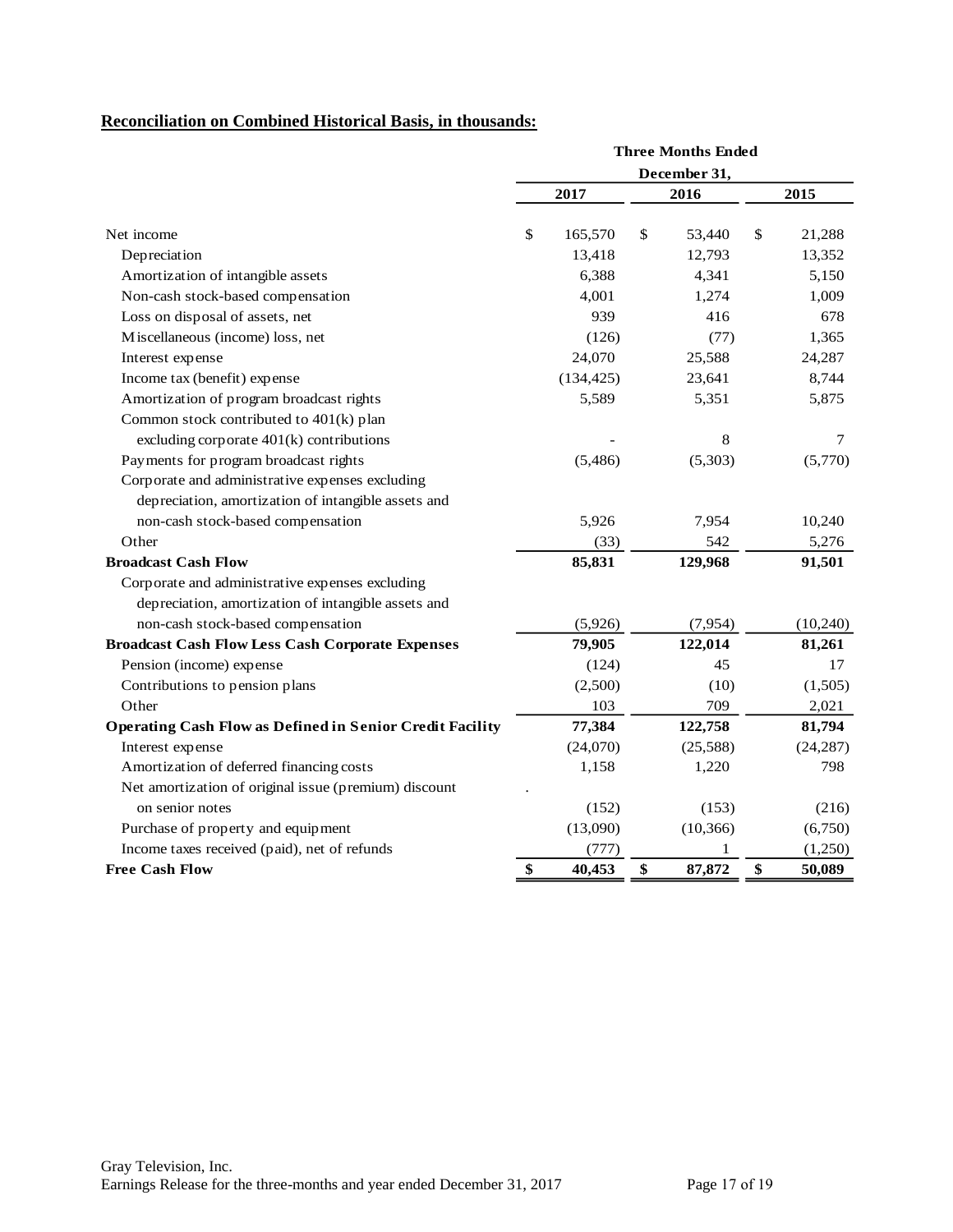# **Reconciliation on Combined Historical Basis, in thousands:**

|                                                                 |              | <b>Year Ended</b> |    |            |    |           |
|-----------------------------------------------------------------|--------------|-------------------|----|------------|----|-----------|
|                                                                 | December 31. |                   |    |            |    |           |
|                                                                 |              | 2017              |    | 2016       |    | 2015      |
| Net income                                                      | \$           | 260,133           | \$ | 105,523    | \$ | 65,202    |
| Depreciation                                                    |              | 52,710            |    | 51,829     |    | 52,056    |
| Amortization of intangible assets                               |              | 25,098            |    | 17,904     |    | 19,261    |
| Non-cash stock-based compensation                               |              | 8,304             |    | 5,101      |    | 4,020     |
| (Gain) loss on disposal of assets, net                          |              | (74, 250)         |    | 595        |    | 1,736     |
| Miscellaneous (income) expense, net                             |              | (171)             |    | 119        |    | 5,729     |
| Interest expense                                                |              | 95,999            |    | 102,354    |    | 96,597    |
| Loss from early extinguishment of debt                          |              | 2,851             |    | 31,987     |    |           |
| Income tax (benefit) expense                                    |              | (68,960)          |    | 42,225     |    | 22,391    |
| Amortization of program broadcast rights                        |              | 21,296            |    | 21,349     |    | 21,799    |
| Common stock contributed to 401(k) plan                         |              |                   |    |            |    |           |
| excluding corporate 401(k) contributions                        |              | 16                |    | 29         |    | 26        |
| Payments for program broadcast rights                           |              | (21, 318)         |    | (21, 134)  |    | (21, 415) |
| Corporate and administrative expenses excluding                 |              |                   |    |            |    |           |
| depreciation, amortization of intangible assets and             |              |                   |    |            |    |           |
| non-cash stock-based compensation                               |              | 27,134            |    | 36,469     |    | 31,223    |
| Other                                                           |              | 3,032             |    | 6,527      |    | 27,338    |
| <b>Broadcast Cash Flow</b>                                      |              | 331,874           |    | 400,877    |    | 325,963   |
| Corporate and administrative expenses excluding                 |              |                   |    |            |    |           |
| depreciation, amortization of intangible assets and             |              |                   |    |            |    |           |
| non-cash stock-based compensation                               |              | (27, 134)         |    | (36, 469)  |    | (31,223)  |
| <b>Broadcast Cash Flow Less Cash Corporate Expenses</b>         |              | 304,740           |    | 364,408    |    | 294,740   |
| Pension (income) expense                                        |              | (495)             |    | 165        |    | 4,207     |
| Contributions to pension plans                                  |              | (3, 124)          |    | (3,048)    |    | (5,421)   |
| Other                                                           |              | 1,136             |    | 8,442      |    | 6,488     |
| <b>Operating Cash Flow as Defined in Senior Credit Facility</b> |              | 302,257           |    | 369,967    |    | 300,014   |
| Interest expense                                                |              | (95,999)          |    | (102, 354) |    | (96, 597) |
| Amortization of deferred financing costs                        |              | 4,624             |    | 4,884      |    | 3,194     |
| Net amortization of original issue (premium) discount           |              |                   |    |            |    |           |
| on senior notes                                                 |              | (610)             |    | (779)      |    | (863)     |
| Purchase of property and equipment                              |              | (34, 516)         |    | (43, 604)  |    | (27,000)  |
| Income taxes paid, net of refunds                               |              | (1,984)           |    | (14, 588)  |    | (5,000)   |
| <b>Free Cash Flow</b>                                           | \$           | 173,772           | \$ | 213,526    | \$ | 173,748   |